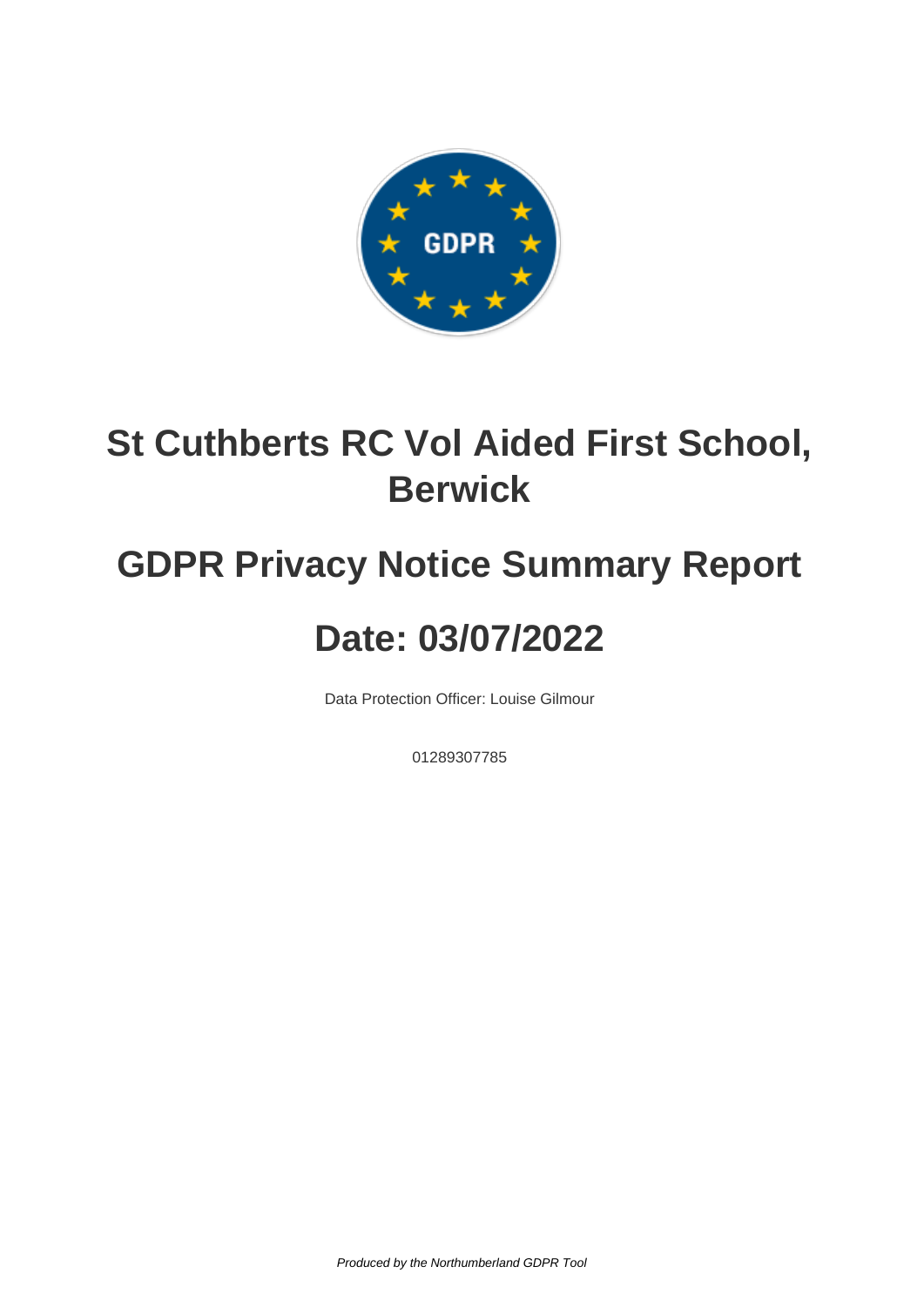#### **Introduction**

Under the General Data Protection Regulations (GDPR), individuals have a right to be informed about how the school uses any personal data that we hold about them. This report provides information on the kinds of personal data we hold as a school and why and how we might use it.

Schools use a variety of personal data as part of their work and we take great care to ensure that this information is kept safe and secure. Personal data includes things like names, addresses and age, information that we need in order to comply with our statutory role in educating pupils.

Most of this data is essential and does not require your consent to use it. Some personal data is not essential and for that, depending on age, we require the consent of either the pupil or parent. An example of the kind of data that needs consent would be using pupil photographs on the school website.

In this GDPR Privacy Notice summary report, you will find a complete list of all the systems the school uses which hold personal data. The report also contains additional information such as what personal data items are held, the legal basis for doing this, along with a description of the system, why the school processes the data and who it is shared with.

If you have any queries about this document or any other issue relaing to personal data, please contact the school Data Protection Officer, whose name is on the front of the pack.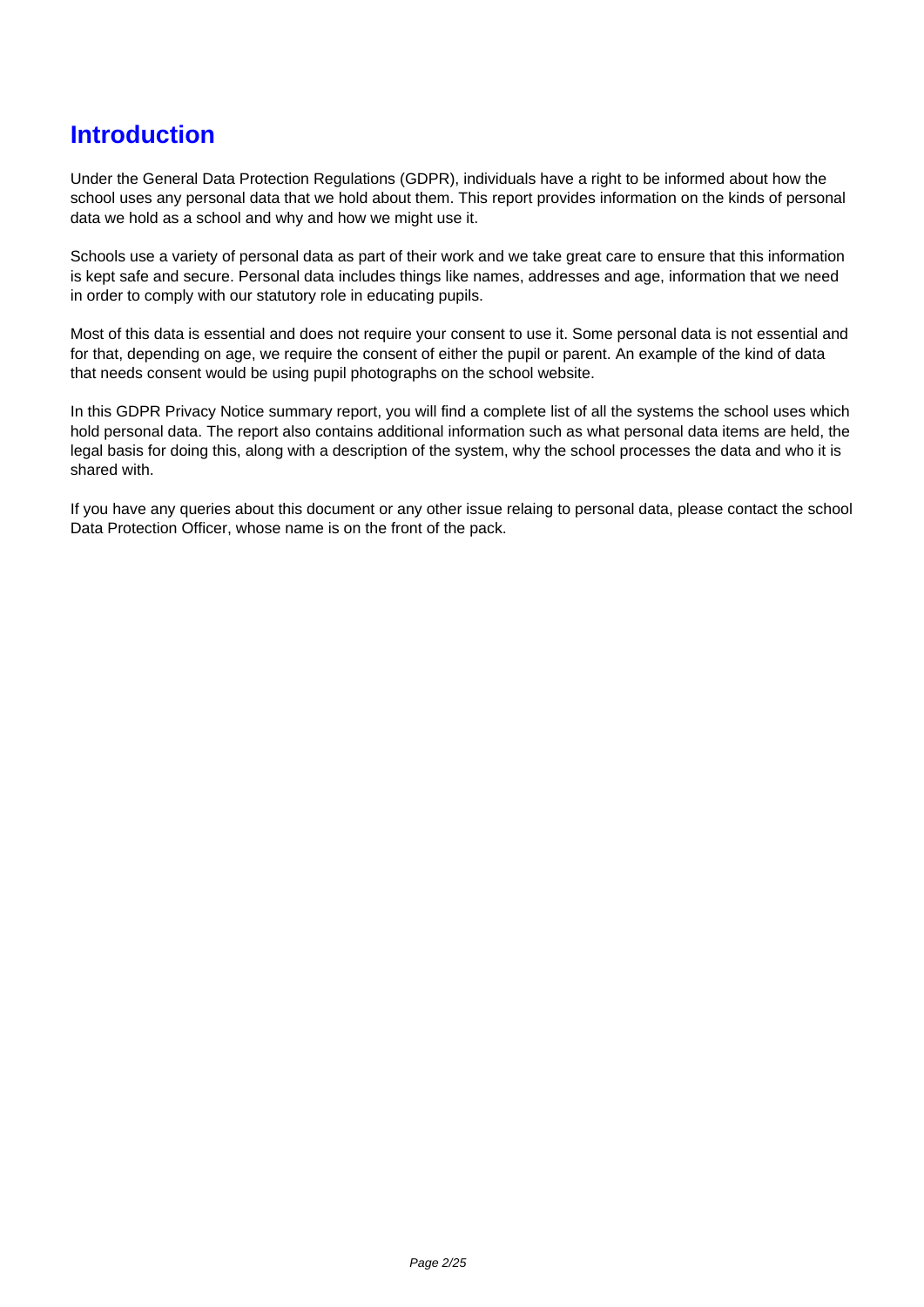#### **Systems included in this report**

| <b>System Name</b>                                                | <b>Description</b>                                                                                                                                                                                                                                                                                                                                                                                                                                                                                                                                                                                                                                                                                                                                                                                       | <b>Special Category</b> |
|-------------------------------------------------------------------|----------------------------------------------------------------------------------------------------------------------------------------------------------------------------------------------------------------------------------------------------------------------------------------------------------------------------------------------------------------------------------------------------------------------------------------------------------------------------------------------------------------------------------------------------------------------------------------------------------------------------------------------------------------------------------------------------------------------------------------------------------------------------------------------------------|-------------------------|
| Accident book                                                     | Log of accidents / minor injuries in school                                                                                                                                                                                                                                                                                                                                                                                                                                                                                                                                                                                                                                                                                                                                                              |                         |
| <b>Accident Report Form</b>                                       | ACC1 form for reporting accidents to NCC                                                                                                                                                                                                                                                                                                                                                                                                                                                                                                                                                                                                                                                                                                                                                                 |                         |
| Active Learn Pearsons -<br>including Bug Club and Abacus<br>Maths | Bug Club is a whole-school reading programme that<br>combines an online reading world with print books, and<br>assessment tools. Abacus Maths ia whole school<br>maths programme that combines an online maths<br>world with printe books and assessment tools.                                                                                                                                                                                                                                                                                                                                                                                                                                                                                                                                          |                         |
| Attendance file                                                   | Attendance information about pupils and classes                                                                                                                                                                                                                                                                                                                                                                                                                                                                                                                                                                                                                                                                                                                                                          | yes                     |
| <b>BBC Bitesize</b>                                               | BBC Bitesize is a free online study support resource<br>designed to help with learning, revision and homework!<br>Bitesize provides support for learners aged 5 to 16+<br>across a wide range of school subjects. It also<br>supports children and young people's wellbeing and<br>career choices. Bitesize also has hundreds of<br>published lessons to help students across the UK with<br>home schooling. Bitesize guides are written by<br>teachers and subject experts and are mapped to follow<br>the curricula of the UK. Secondary Bitesize follows<br>exam board specifications for the main exam boards in<br>the UK, including for GCSE in England, Wales and<br>Northern Ireland and National 4, National 5 & Highers<br>in Scotland, ensuring students are preparing for the<br>right exams |                         |
| Behaviour Files - Paper (in<br>class)                             | Information relating to the behaviours of particular<br>pupils                                                                                                                                                                                                                                                                                                                                                                                                                                                                                                                                                                                                                                                                                                                                           | yes                     |
| <b>Child Protection Records -</b><br>Paper                        | Records relating to child protection issues for<br>individual pupils                                                                                                                                                                                                                                                                                                                                                                                                                                                                                                                                                                                                                                                                                                                                     | yes                     |
| Consent for educational visits                                    | Consent information for all educational visits including<br>day trips and residential visits                                                                                                                                                                                                                                                                                                                                                                                                                                                                                                                                                                                                                                                                                                             | yes                     |
| Covid-19 Lateral Flow Testing                                     | About 1 in 3 people with coronavirus do not have<br>symptoms but can still pass it on to others. Regular<br>testing of people without symptoms is important to help<br>stop the virus spreading and protect your loved ones.<br>As lockdown restrictions gradually ease we all need to<br>play our part to help protect each other. The following<br>people in England will have access to regular rapid<br>lateral flow testing made available to them as schools<br>reopen: secondary school pupils primary and<br>secondary school staff households, childcare and<br>support bubbles of primary and secondary-age pupils<br>households, childcare and support bubbles of primary<br>and secondary staff                                                                                              | yes                     |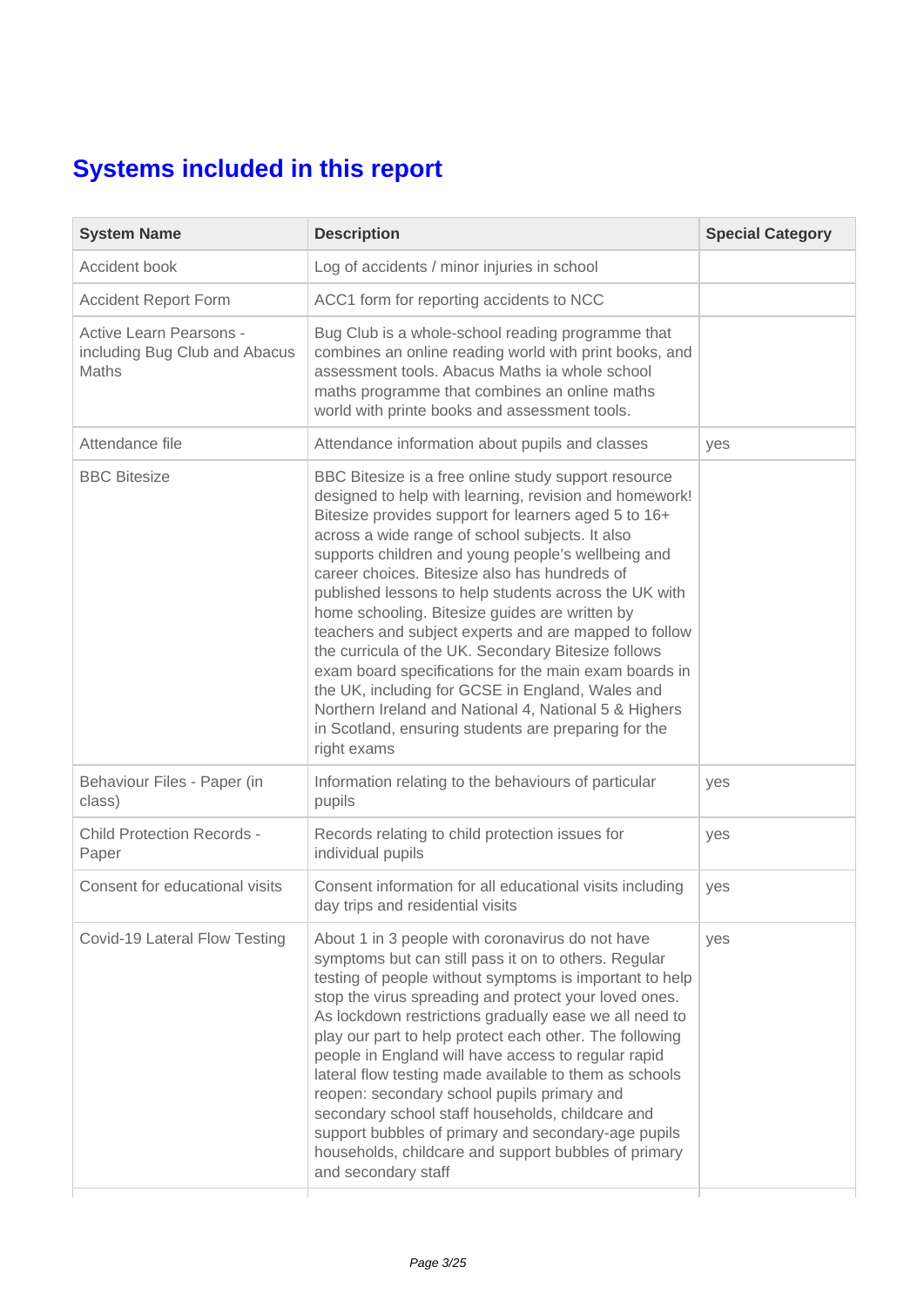| Data tracking spreadsheets                     | Spreadhseets (excel) to track progress of children over<br>the course of their school career.                                                                                                                                                                                                                                                                                     | yes |
|------------------------------------------------|-----------------------------------------------------------------------------------------------------------------------------------------------------------------------------------------------------------------------------------------------------------------------------------------------------------------------------------------------------------------------------------|-----|
| Dietary requirements<br>information sheets     | Required documents for specific chidlren with severe<br>allergies / intolerances and religious observations<br>(food)                                                                                                                                                                                                                                                             | yes |
| <b>Eschools Website Provider</b>               | On-line school website building tool                                                                                                                                                                                                                                                                                                                                              |     |
| <b>EVOLVE</b> visits                           | An online system for the planning, approval and<br>management of educational visits, sports fixtures and<br>extra-curricular activities.                                                                                                                                                                                                                                          |     |
| <b>Futures Cloud</b>                           | Internet / Network monitoring and reporting tool                                                                                                                                                                                                                                                                                                                                  |     |
| Governance                                     | Details of all members of the Governing Body                                                                                                                                                                                                                                                                                                                                      |     |
| Health & Safety                                | Records pertaining to Health & Safety                                                                                                                                                                                                                                                                                                                                             |     |
| <b>Lightspeed Internet Filtering</b>           | The Lightspeed Rockets provide DfE compliant<br>Internet Filtering Services for all schools connected to<br>the Internet through NCC.                                                                                                                                                                                                                                             |     |
| Local Authority moderation of<br>work          | The Local Authority arranges a number of meetings<br>with groups of schools where pupil work is presented<br>along with grades and cross moderated to ensure<br>consistency of assessment in schools across the<br>County.                                                                                                                                                        |     |
| Medical log                                    | File of medical information for each child: asthma,<br>medication administered, heath care plans, risk<br>assessments                                                                                                                                                                                                                                                             | yes |
| Nursery (Early Years) files                    | Early years registration information and funding<br>informaiton for Early Years entitlement, hours taken<br>each week                                                                                                                                                                                                                                                             | yes |
| Oak Acadamy                                    | Oak National Academy provides free video lessons,<br>slides and worksheets to support teachers and pupils<br>to keep learning. Created by teachers in response to<br>coronavirus, the resources are freely available, to<br>complement schools' own teaching. Lessons cover a<br>broad range of subjects, from reception to year 11.<br>There are no sign-ups or logins required. |     |
| Personnel files                                | Information relating to staff employment                                                                                                                                                                                                                                                                                                                                          |     |
| Phonics play                                   | Interactive phonics games, phonics planning,<br>assessment ideas and many teaching ideas and<br>resources to help children to learn                                                                                                                                                                                                                                               |     |
| Photographs and videos of staff<br>and pupils. | Permission to display staff and pupil photographs<br>(unnamed) and video on the school website and social<br>media platforms.                                                                                                                                                                                                                                                     |     |
| PIRA - Rising stars (Wordblaze)                | Reliably assess reading attainment and progress with<br>termly standardised reading tests Progress in Reading<br>Assessment (PiRA) termly tests produce standardised<br>results and age related scores to enable schools to                                                                                                                                                       | yes |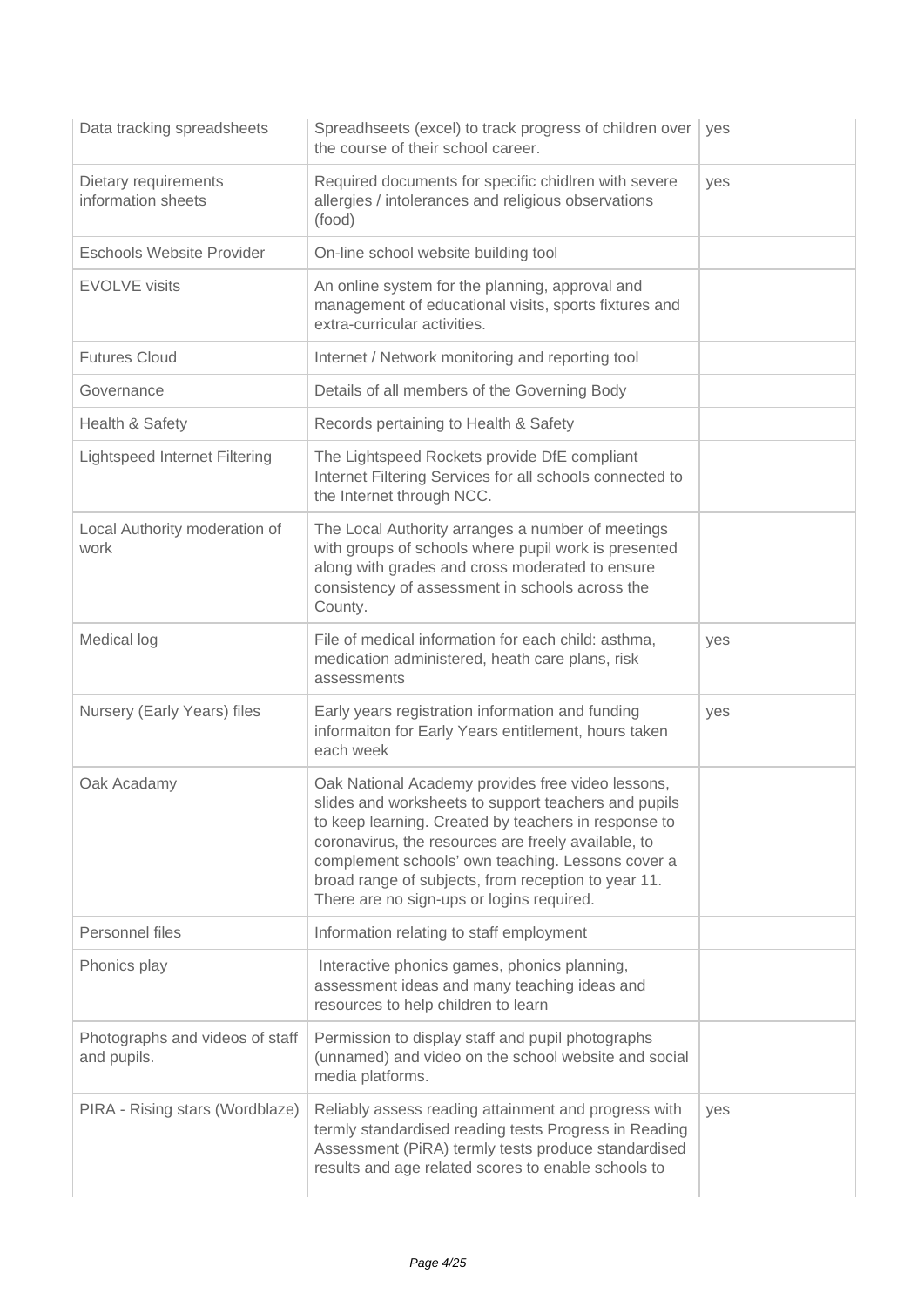|                                              | track pupil progress term by term, predict future<br>progress and benchmark performance against national<br>averages.                                                                                                                            |     |
|----------------------------------------------|--------------------------------------------------------------------------------------------------------------------------------------------------------------------------------------------------------------------------------------------------|-----|
| <b>PIVATS</b>                                | An online assessment and target setting tool                                                                                                                                                                                                     | ves |
| Recruitment information                      | Part of the job application process                                                                                                                                                                                                              | yes |
| Registers                                    | Daily register, after school club registers, lunch register                                                                                                                                                                                      |     |
| School360                                    | Learning platform for Northumberland schools with<br>links to 3rd party educational resource providers.                                                                                                                                          | yes |
| Seesaw                                       | Seesaw - Student driven digital portfolios and simple<br>parent communication.                                                                                                                                                                   |     |
| Send Paper Records                           | Records relating to individual pupil's SEND history                                                                                                                                                                                              | yes |
| <b>SIMS</b>                                  | SIMS is a management information system used by<br>maintained schools in the UK. It provides, teachers,<br>senior leaders and support staff with the tools to<br>efficiently manage daily school life and drive<br>improvement in their schools. | yes |
| Social media sites e.g. Twitter,<br>Facebook | Social Media tool used to inform parents about events<br>in school and celebrate children's achievement.                                                                                                                                         |     |
| Tapestry                                     | An online journal recording all the learning and fun of<br>children's early years education.                                                                                                                                                     |     |
| Teachers2Parent                              | Parent/Staff/Other Text Messaging System                                                                                                                                                                                                         |     |
| Visitor book                                 | Log of all visitors into school / fire regulations                                                                                                                                                                                               |     |
| Wonde                                        | Manages transfer of data from Sims MIS to School360.                                                                                                                                                                                             | yes |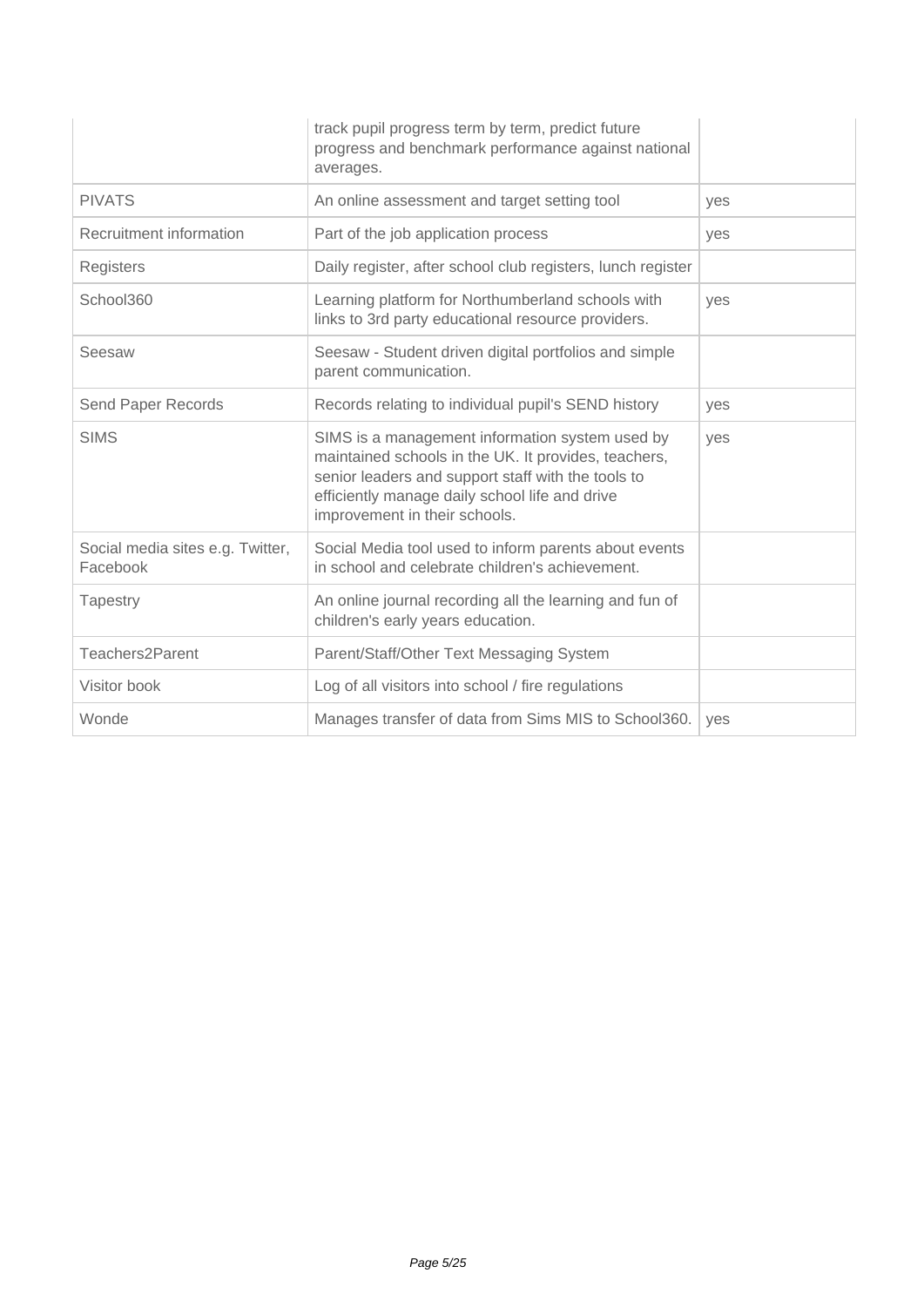| System used: Accident book |                                                                    |
|----------------------------|--------------------------------------------------------------------|
| Owner                      | St Cuthberts RC Vol Aided First School, Berwick                    |
| <b>Description</b>         | Log of accidents / minor injuries in school                        |
| <b>Personal Data Items</b> | Pupil<br>• Name<br>• class<br>• Injury<br>• first aid<br>$\bullet$ |
| Why is it being processed? | To record injuries in school                                       |
| Who is data shared with?   | Parents                                                            |

| System used: Accident Report Form |                                                                                                                                                                                                                                                                      |
|-----------------------------------|----------------------------------------------------------------------------------------------------------------------------------------------------------------------------------------------------------------------------------------------------------------------|
| Owner                             | St Cuthberts RC Vol Aided First School, Berwick                                                                                                                                                                                                                      |
| <b>Description</b>                | ACC1 form for reporting accidents to NCC                                                                                                                                                                                                                             |
| <b>Personal Data Items</b>        | Pupil<br>• Name<br>$\bullet$ DOB<br>• Gender<br>• Address<br>• Telephone number<br>• Date and time of accident<br>• nature of injury<br>• Place of accident<br>• First aid<br>• Circumstances<br>• Action taken<br>• Witness information<br>$\bullet$                |
|                                   | <b>Staff member</b><br>• Name<br>• Occupation<br>$\bullet$ DOB<br>• Gender<br>• Address<br>• Telephone number<br>• Date and time of injury<br>• nature of injury<br>• place of accident<br>• First aid<br>• Circumstances<br>• Action taken<br>• Witness information |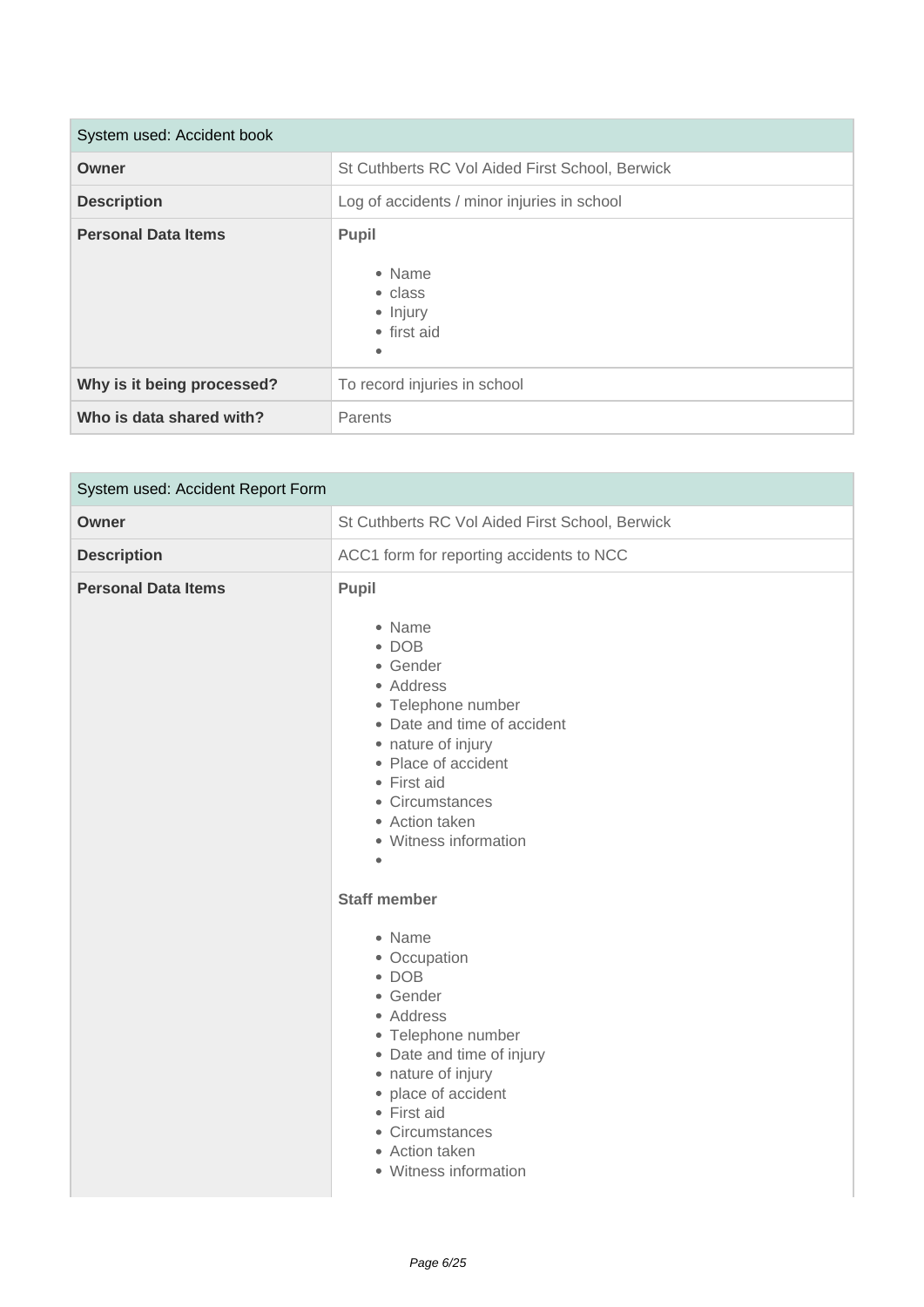| Why is it being processed? | Statutory obligations to comply with Health and Safety regulations. |
|----------------------------|---------------------------------------------------------------------|
| Who is data shared with?   | NCC / parents                                                       |

| System used: Active Learn Pearsons - including Bug Club and Abacus Maths |                                                                                                                                                                                                                                                              |
|--------------------------------------------------------------------------|--------------------------------------------------------------------------------------------------------------------------------------------------------------------------------------------------------------------------------------------------------------|
| Owner                                                                    | St Cuthberts RC Vol Aided First School, Berwick                                                                                                                                                                                                              |
| <b>Description</b>                                                       | Bug Club is a whole-school reading programme that combines an online<br>reading world with print books, and assessment tools. Abacus Maths ia<br>whole school maths programme that combines an online maths world with<br>printe books and assessment tools. |
| <b>Personal Data Items</b>                                               | <b>Pupil</b><br>• Name<br>• Class<br><b>Staff</b><br>• Name                                                                                                                                                                                                  |
| Why is it being processed?                                               | To provide online access to curriculum materials for staff and pupils                                                                                                                                                                                        |
| Who is data shared with?                                                 | Not shared                                                                                                                                                                                                                                                   |

| System used: Attendance file |                                                                                                                                                                                                  |  |
|------------------------------|--------------------------------------------------------------------------------------------------------------------------------------------------------------------------------------------------|--|
| Owner                        | St Cuthberts RC Vol Aided First School, Berwick                                                                                                                                                  |  |
| <b>Description</b>           | Attendance information about pupils and classes                                                                                                                                                  |  |
| <b>Personal Data Items</b>   | <b>Pupil</b><br>• Name<br>$\bullet$ DOB<br>• Class<br>• Gender<br>• UPN<br>• Address<br>• Telephone number<br>• Parental contact<br>• Ethnic origin<br>• Current attendance<br>• Past attendance |  |
| Why is it being processed?   | To regularly check pupil's attendance towards a desired goal                                                                                                                                     |  |
| Who is data shared with?     | EWO and other agencies as required / parents                                                                                                                                                     |  |

System used: BBC Bitesize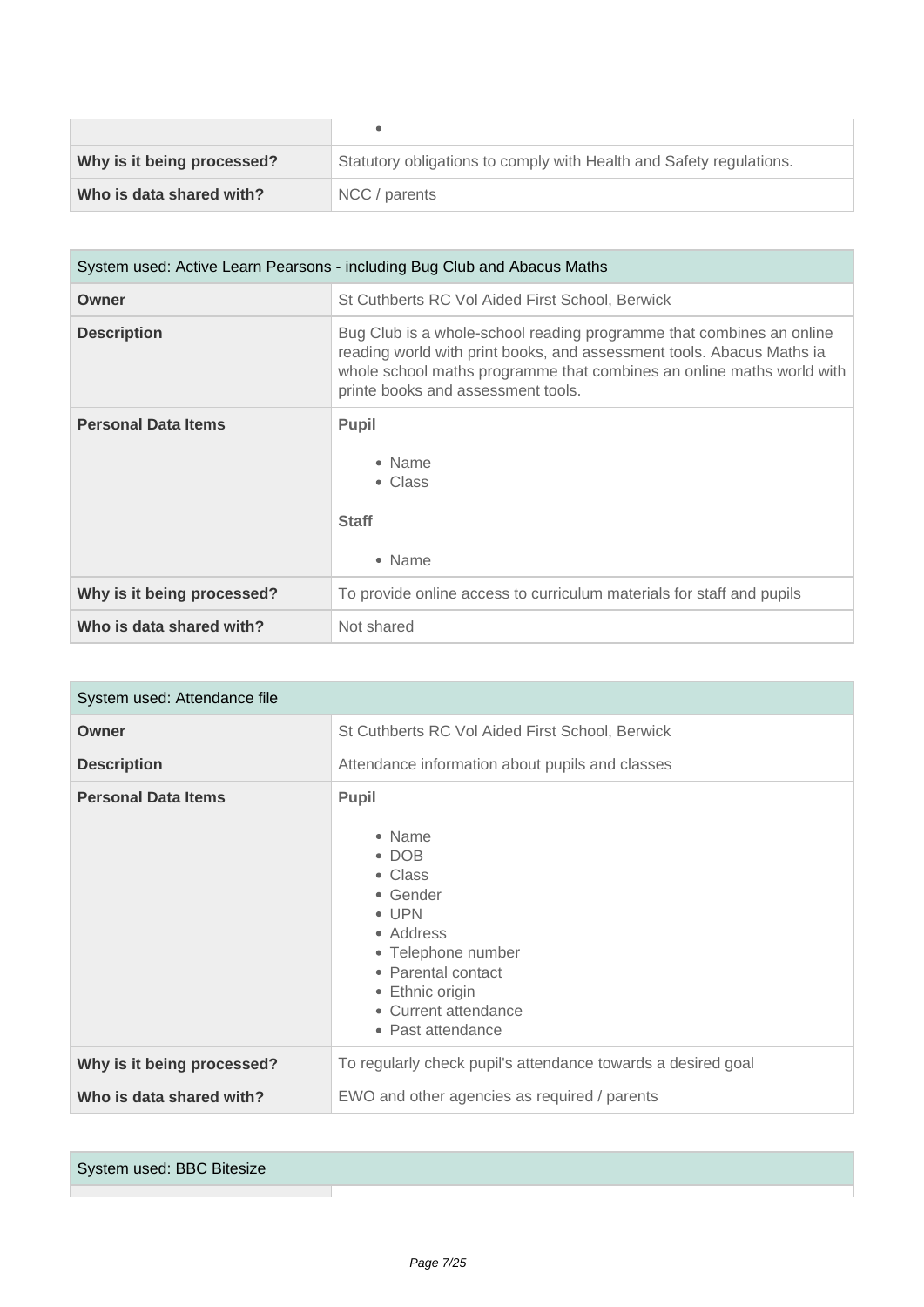| Owner                      | St Cuthberts RC Vol Aided First School, Berwick                                                                                                                                                                                                                                                                                                                                                                                                                                                                                                                                                                                                                                                                                                                                              |
|----------------------------|----------------------------------------------------------------------------------------------------------------------------------------------------------------------------------------------------------------------------------------------------------------------------------------------------------------------------------------------------------------------------------------------------------------------------------------------------------------------------------------------------------------------------------------------------------------------------------------------------------------------------------------------------------------------------------------------------------------------------------------------------------------------------------------------|
| <b>Description</b>         | BBC Bitesize is a free online study support resource designed to help with<br>learning, revision and homework! Bitesize provides support for learners<br>aged 5 to 16+ across a wide range of school subjects. It also supports<br>children and young people's wellbeing and career choices. Bitesize also<br>has hundreds of published lessons to help students across the UK with<br>home schooling. Bitesize guides are written by teachers and subject<br>experts and are mapped to follow the curricula of the UK. Secondary<br>Bitesize follows exam board specifications for the main exam boards in<br>the UK, including for GCSE in England, Wales and Northern Ireland and<br>National 4, National 5 & Highers in Scotland, ensuring students are<br>preparing for the right exams |
| <b>Personal Data Items</b> | teacher<br>• Name<br>• email address<br>child<br>• Name<br>$\bullet$ Age<br>• Year group                                                                                                                                                                                                                                                                                                                                                                                                                                                                                                                                                                                                                                                                                                     |
| Why is it being processed? | https://www.bbc.co.uk/usingthebbc/privacy/                                                                                                                                                                                                                                                                                                                                                                                                                                                                                                                                                                                                                                                                                                                                                   |
| Who is data shared with?   | https://www.bbc.co.uk/usingthebbc/privacy/                                                                                                                                                                                                                                                                                                                                                                                                                                                                                                                                                                                                                                                                                                                                                   |

| System used: Behaviour Files - Paper (in class) |                                                                                                                                                                                                                                                   |
|-------------------------------------------------|---------------------------------------------------------------------------------------------------------------------------------------------------------------------------------------------------------------------------------------------------|
| Owner                                           | St Cuthberts RC Vol Aided First School, Berwick                                                                                                                                                                                                   |
| <b>Description</b>                              | Information relating to the behaviours of particular pupils                                                                                                                                                                                       |
| <b>Personal Data Items</b>                      | <b>Pupils</b><br>• Name<br>• Date of Birth<br>• Address<br>• Health Needs<br>• Educational Behavioural Needs<br>• Social Care Status<br><b>Parents/Carers</b><br>• Name<br>• Address<br>• Contact Details<br><b>Staff</b><br>• Name<br>• Position |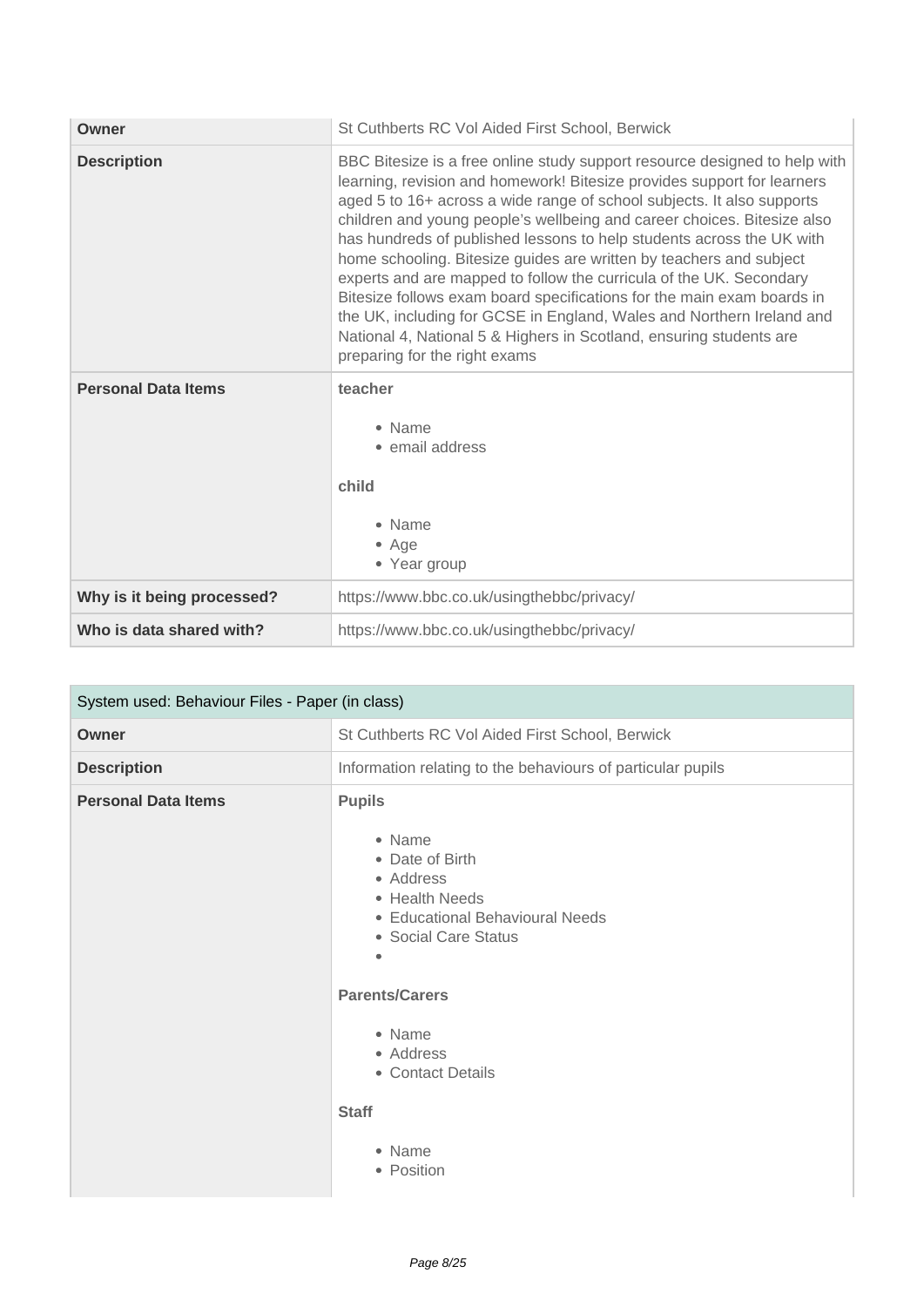|                            | <b>External Support Workers</b><br>• Name<br>• Organisation<br>• Position<br>• Address<br>• Contact Details |
|----------------------------|-------------------------------------------------------------------------------------------------------------|
| Why is it being processed? | To ensure access to education appropriate to needs                                                          |
| Who is data shared with?   | External support workers as applies                                                                         |

| System used: Child Protection Records - Paper |                                                                                                                                                                                                                                                                                                                                                                                                                                                                  |
|-----------------------------------------------|------------------------------------------------------------------------------------------------------------------------------------------------------------------------------------------------------------------------------------------------------------------------------------------------------------------------------------------------------------------------------------------------------------------------------------------------------------------|
| Owner                                         | St Cuthberts RC Vol Aided First School, Berwick                                                                                                                                                                                                                                                                                                                                                                                                                  |
| <b>Description</b>                            | Records relating to child protection issues for individual pupils                                                                                                                                                                                                                                                                                                                                                                                                |
| <b>Personal Data Items</b>                    | <b>Pupils</b><br>• Name<br>• Date of Birth<br>• Address<br>• Health Needs<br>• Social Care Status<br>• Educational needs<br>• Child Protection Plan/Actions<br><b>Parents/Carers</b><br>• Name<br>• Address<br>• Contact Details<br><b>Staff</b><br>• Name<br>• Position<br><b>Social Care Worker</b><br>• Name<br>• Address<br>• Contact Details<br><b>External Support Workers</b><br>• Name<br>• Organisation<br>• Position<br>• Address<br>• Contact Details |
| Why is it being processed?                    | Statutory obligations and to support educational entitlement                                                                                                                                                                                                                                                                                                                                                                                                     |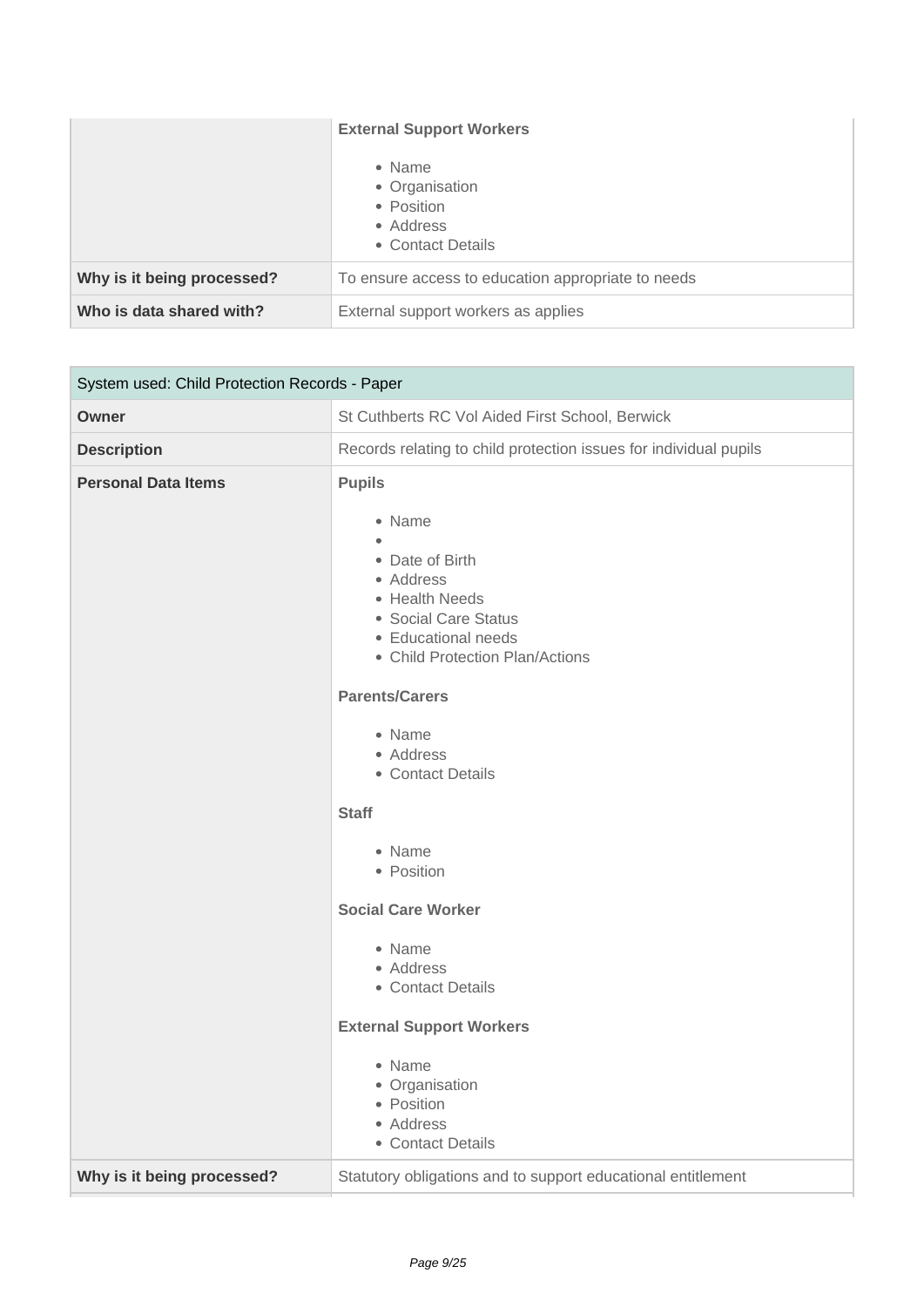| System used: Consent for educational visits |                                                                                                                                                              |
|---------------------------------------------|--------------------------------------------------------------------------------------------------------------------------------------------------------------|
| Owner                                       | St Cuthberts RC Vol Aided First School, Berwick                                                                                                              |
| <b>Description</b>                          | Consent information for all educational visits including day trips and<br>residential visits                                                                 |
| <b>Personal Data Items</b>                  | <b>Pupil</b><br>$\bullet$ Name<br>$\bullet$ DOB<br>• Health conditions<br>• Medication<br>• Dietary requirements<br>• Contact information<br>• Family doctor |
| Why is it being processed?                  | To ensure school has up to date information when taking children off site                                                                                    |
| Who is data shared with?                    | NCC or medical practitioners / providers                                                                                                                     |

| System used: Covid-19 Lateral Flow Testing |                                                                                                                                                                                                                                                                                                                                                                                                                                                                                                                                                                                                                                                                                                    |
|--------------------------------------------|----------------------------------------------------------------------------------------------------------------------------------------------------------------------------------------------------------------------------------------------------------------------------------------------------------------------------------------------------------------------------------------------------------------------------------------------------------------------------------------------------------------------------------------------------------------------------------------------------------------------------------------------------------------------------------------------------|
| Owner                                      | St Cuthberts RC Vol Aided First School, Berwick                                                                                                                                                                                                                                                                                                                                                                                                                                                                                                                                                                                                                                                    |
| <b>Description</b>                         | About 1 in 3 people with coronavirus do not have symptoms but can still<br>pass it on to others. Regular testing of people without symptoms is<br>important to help stop the virus spreading and protect your loved ones. As<br>lockdown restrictions gradually ease we all need to play our part to help<br>protect each other. The following people in England will have access to<br>regular rapid lateral flow testing made available to them as schools<br>reopen: secondary school pupils primary and secondary school staff<br>households, childcare and support bubbles of primary and secondary-age<br>pupils households, childcare and support bubbles of primary and<br>secondary staff |
| <b>Personal Data Items</b>                 | <b>Child</b><br>• Name<br>• Date of Birth<br>• Postcode<br>• Test Result<br><b>Parent</b><br>• Name<br>• Email address<br>• Telephone number                                                                                                                                                                                                                                                                                                                                                                                                                                                                                                                                                       |
| Why is it being processed?                 | To support the national effort in the fight against Covid-19. Under<br>instruction from the DfE and PHE.                                                                                                                                                                                                                                                                                                                                                                                                                                                                                                                                                                                           |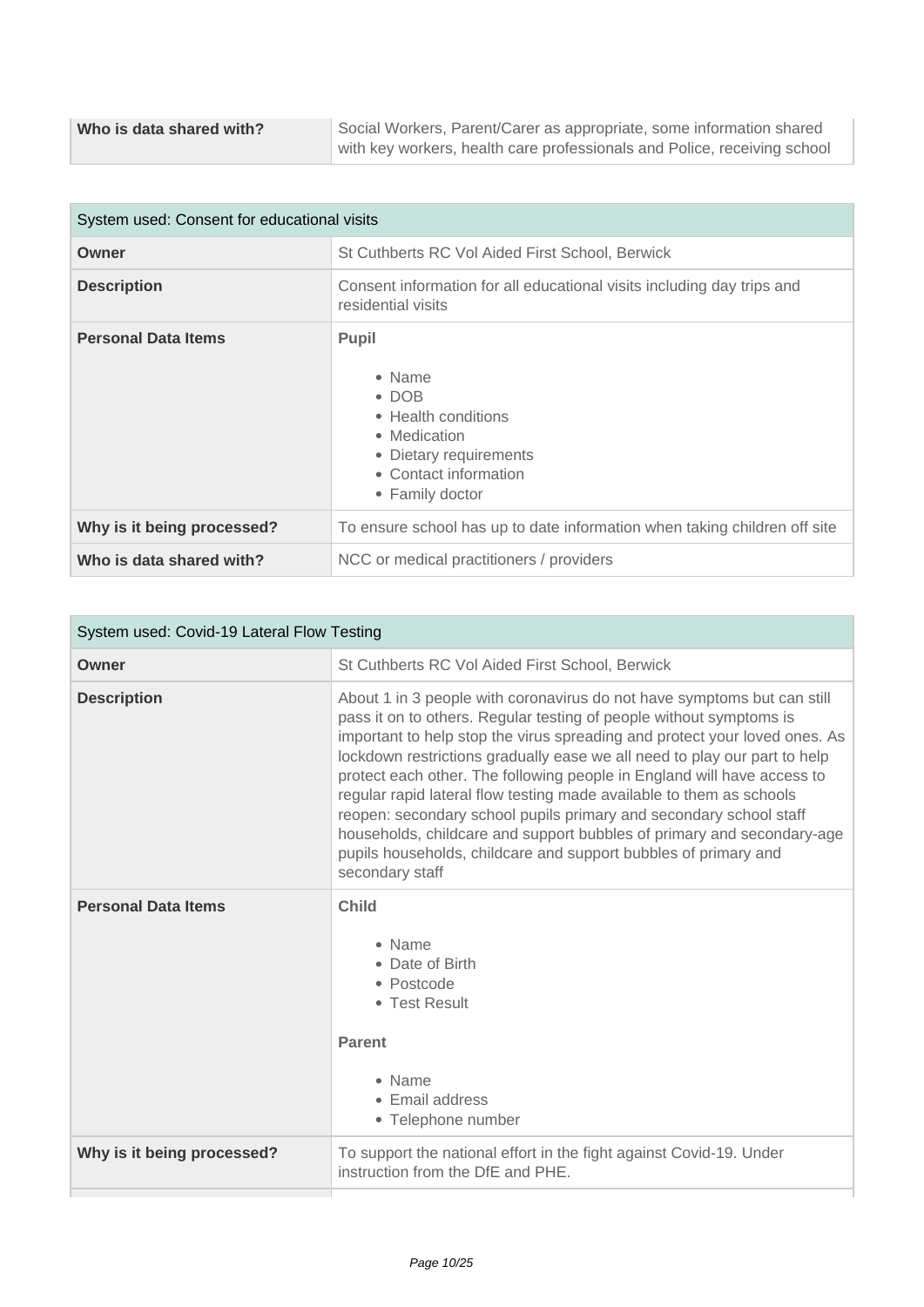| System used: Data tracking spreadsheets |                                                                                                                                    |
|-----------------------------------------|------------------------------------------------------------------------------------------------------------------------------------|
| Owner                                   | St Cuthberts RC Vol Aided First School, Berwick                                                                                    |
| <b>Description</b>                      | Spreadhseets (excel) to track progress of children over the course of their<br>school career.                                      |
| <b>Personal Data Items</b>              | pupil<br>• Name<br>• date of birth<br>• gender<br>• class<br>$\bullet$ year<br>$\bullet$ FSM<br>$\bullet$ SEN<br>• Assessment info |
| Why is it being processed?              | Processing this data is necessary for the completion of a public task and<br>for the school to meet statutory requirements         |
| Who is data shared with?                | Different elemetns of data are shared with different parties including:<br>other staff, Governors and parents                      |

| System used: Dietary requirements information sheets |                                                                                                                    |
|------------------------------------------------------|--------------------------------------------------------------------------------------------------------------------|
| Owner                                                | St Cuthberts RC Vol Aided First School, Berwick                                                                    |
| <b>Description</b>                                   | Required documents for specific chidIren with severe allergies /<br>intolerances and religious observations (food) |
| <b>Personal Data Items</b>                           | <b>Pupil</b><br>• Name<br>$\bullet$ DOB<br>• Dietary information                                                   |
| Why is it being processed?                           | Health and safety - to avoid children coming into contact with specific<br>foods                                   |
| Who is data shared with?                             | n/a                                                                                                                |

| System used: Eschools Website Provider |                                                  |
|----------------------------------------|--------------------------------------------------|
| Owner                                  | St Cuthberts RC Vol Aided First School, Berwick  |
| <b>Description</b>                     | On-line school website building tool             |
| <b>Personal Data Items</b>             | <b>School Information</b><br>• Name<br>• Address |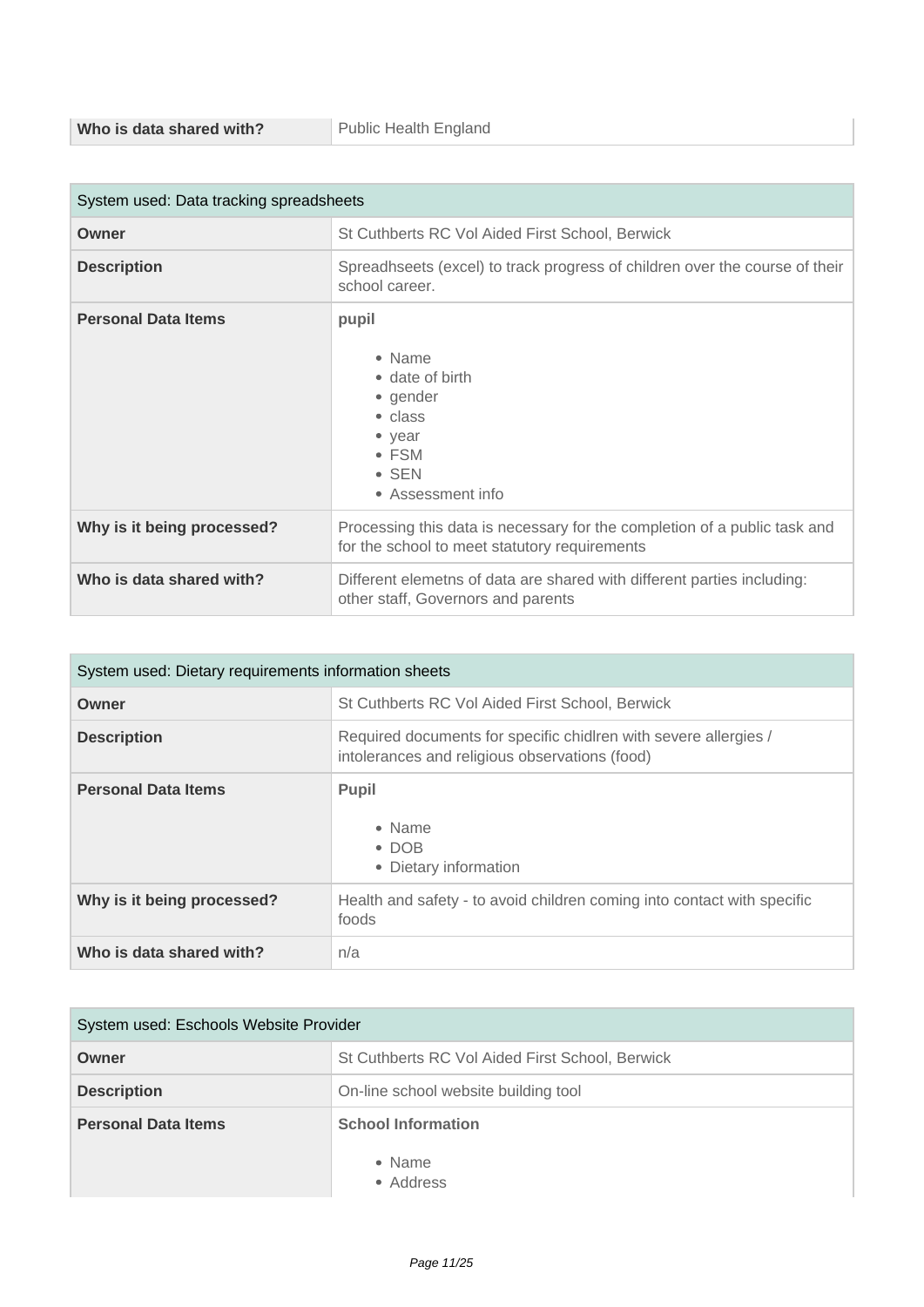|                            | • Contact information<br>• Class names<br>• Staff names<br>• Governor names<br>• Year group information (planning, homework)<br>• Newsletters<br>Pupil<br>• Photographs<br>٠<br>$\bullet$ |
|----------------------------|-------------------------------------------------------------------------------------------------------------------------------------------------------------------------------------------|
| Why is it being processed? | To inform parents and the wider community about the life of the school                                                                                                                    |
| Who is data shared with?   | The general public eschools is a public facing website                                                                                                                                    |

| System used: EVOLVE visits |                                                                                                                                                                                                                                                |
|----------------------------|------------------------------------------------------------------------------------------------------------------------------------------------------------------------------------------------------------------------------------------------|
| Owner                      | St Cuthberts RC Vol Aided First School, Berwick                                                                                                                                                                                                |
| <b>Description</b>         | An online system for the planning, approval and management of<br>educational visits, sports fixtures and extra-curricular activities.                                                                                                          |
| <b>Personal Data Items</b> | <b>Staff</b><br>• Name<br>• e-mail address<br>$\bullet$ IP address<br>• Location data<br>• Qualifications<br><b>Pupil</b><br>• Name<br>• Date of Birth<br>$\bullet$ UPN                                                                        |
| Why is it being processed? | To reduce paperwork, simplify procedures, produce self-review and<br>inspection preparation data, and improve staff confidence in that they<br>automatically follow both employer, and National Guidelines.                                    |
| Who is data shared with?   | 'The only time that any information will be shared by us outside of our<br>services is where our Customer has asked us to configure the service so<br>that it shares certain data with specified third party programs including<br>calendars.' |

| System used: Futures Cloud |                                                  |
|----------------------------|--------------------------------------------------|
| Owner                      | St Cuthberts RC Vol Aided First School, Berwick  |
| <b>Description</b>         | Internet / Network monitoring and reporting tool |
| <b>Personal Data Items</b> | <b>Pupil</b>                                     |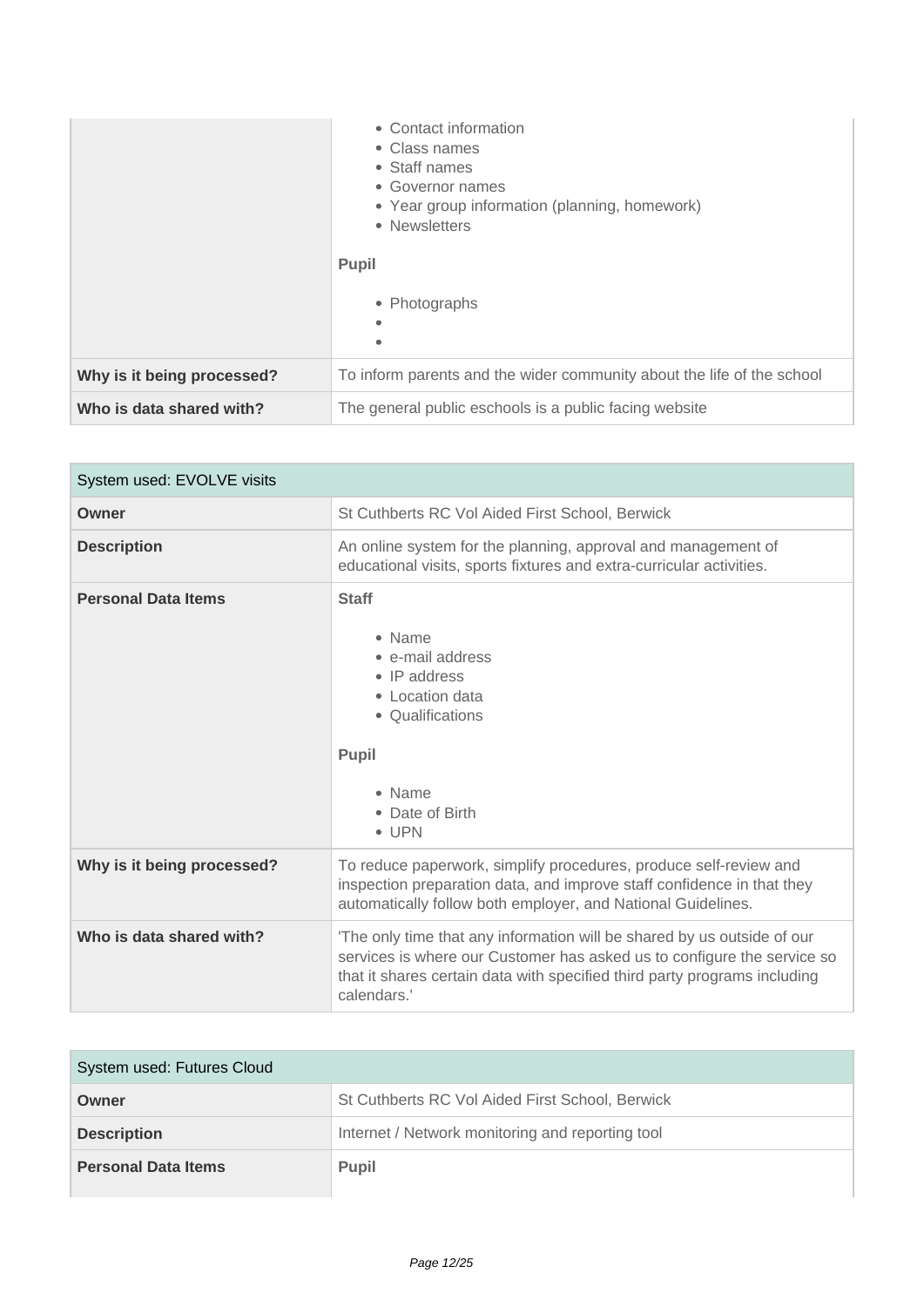|                            | $\bullet$ Name<br>$\bullet$ I/P address<br>• URL's visited<br><b>Teacher</b><br>$\bullet$ Name<br>$\bullet$ $\frac{1}{P}$ address<br>• URL's visited |
|----------------------------|------------------------------------------------------------------------------------------------------------------------------------------------------|
| Why is it being processed? | Fulfills statutory requirement for the school to monitor, log and report<br>inappropriate network activity.                                          |
| Who is data shared with?   | NCC Online safety staff, Northumberland Safeguarding Children Board,<br>Police if serious incident, Staff within school.                             |

| System used: Governance    |                                                                                                                                  |
|----------------------------|----------------------------------------------------------------------------------------------------------------------------------|
| Owner                      | St Cuthberts RC Vol Aided First School, Berwick                                                                                  |
| <b>Description</b>         | Details of all members of the Governing Body                                                                                     |
| <b>Personal Data Items</b> | <b>Name</b><br>• Name<br>• Address<br>• Contact Details<br>$\bullet$ Photos<br>• Attendance at Meetings<br>• Pecuniary Interests |
| Why is it being processed? | <b>Statutory Requirement</b>                                                                                                     |
| Who is data shared with?   | Local Authority and the general public                                                                                           |

| System used: Health & Safety |                                                                                                                                                                                                    |
|------------------------------|----------------------------------------------------------------------------------------------------------------------------------------------------------------------------------------------------|
| Owner                        | St Cuthberts RC Vol Aided First School, Berwick                                                                                                                                                    |
| <b>Description</b>           | Records pertaining to Health & Safety                                                                                                                                                              |
| <b>Personal Data Items</b>   | <b>Staff</b><br>• Name<br>• Contact details<br>$\bullet$ D.o.B<br>• Record of Accident/Incident<br><b>Child</b><br>• Name<br>• Contact details<br>$\bullet$ D.o.B<br>• Record of Accident/Incident |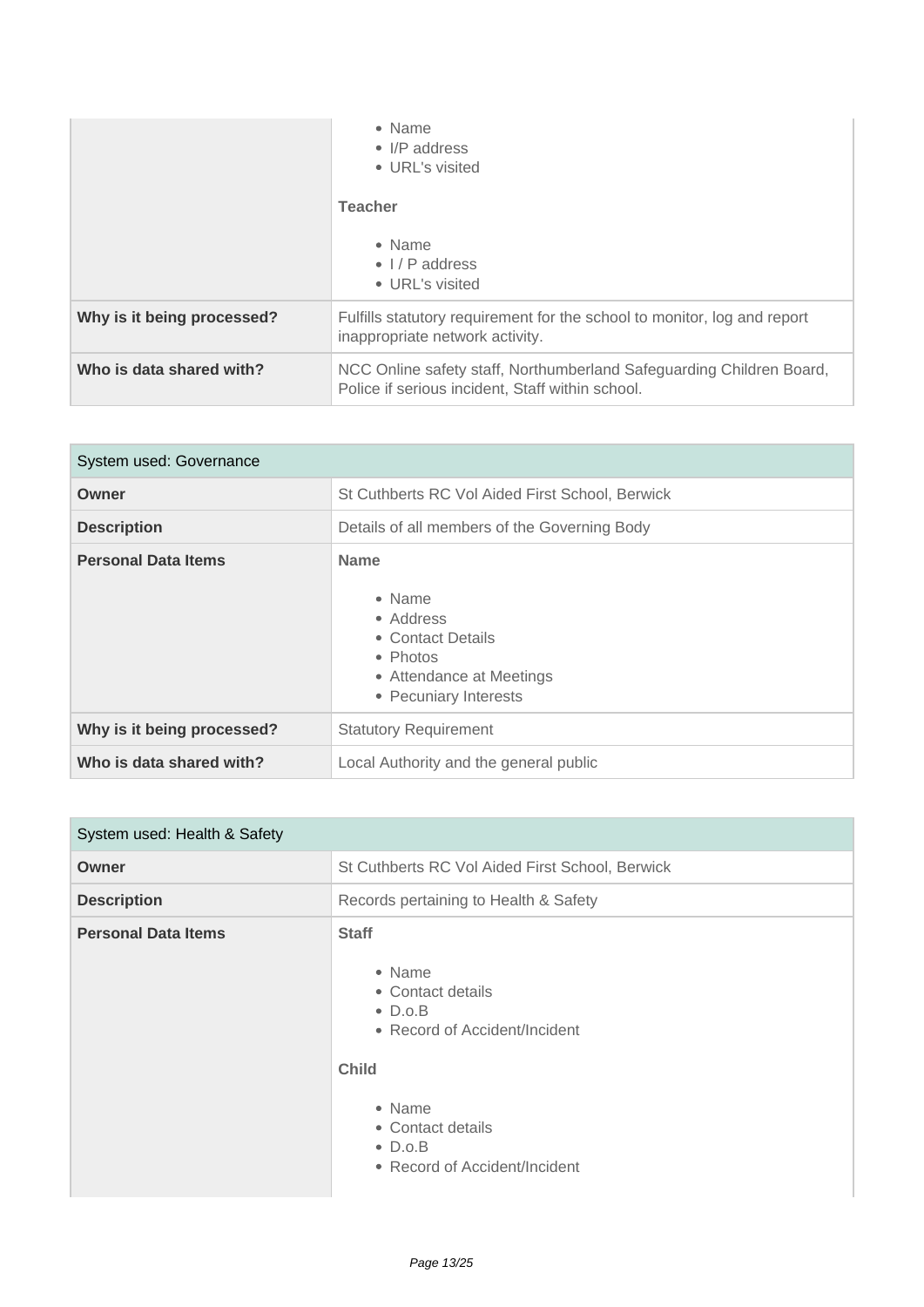|                            | <b>Visitor</b><br>• Name<br>• Contact details<br>$\bullet$ D.o.B<br>• Record of Accident/Incident |
|----------------------------|---------------------------------------------------------------------------------------------------|
| Why is it being processed? | To ensure Health and Safety Regulations are followed                                              |
| Who is data shared with?   | NCC, school staff and parents                                                                     |

| System used: Lightspeed Internet Filtering |                                                                                                                                                                                                              |
|--------------------------------------------|--------------------------------------------------------------------------------------------------------------------------------------------------------------------------------------------------------------|
| Owner                                      | St Cuthberts RC Vol Aided First School, Berwick                                                                                                                                                              |
| <b>Description</b>                         | The Lightspeed Rockets provide DfE compliant Internet Filtering Services<br>for all schools connected to the Internet through NCC.                                                                           |
| <b>Personal Data Items</b>                 | <b>Staff</b><br>• Name<br>• Machine name<br>$\bullet$ I/P address<br>• URLs visited<br>• School<br><b>Pupil</b><br>• Name<br>• Name<br>• Machine name<br>$\bullet$ I/P address<br>• URLs visited<br>• School |
| Why is it being processed?                 | Statutory requirement to filter Internet services for school users                                                                                                                                           |
| Who is data shared with?                   | School leadership, LSCB and police if serious incident occurs                                                                                                                                                |

| System used: Local Authority moderation of work |                                                                                                                                                                                                                         |
|-------------------------------------------------|-------------------------------------------------------------------------------------------------------------------------------------------------------------------------------------------------------------------------|
| Owner                                           | St Cuthberts RC Vol Aided First School, Berwick                                                                                                                                                                         |
| <b>Description</b>                              | The Local Authority arranges a number of meetings with groups of<br>schools where pupil work is presented along with grades and cross<br>moderated to ensure consistency of assessment in schools across the<br>County. |
| <b>Personal Data Items</b>                      | <b>School</b><br>• Name<br><b>Staff</b><br>Initials<br>٠                                                                                                                                                                |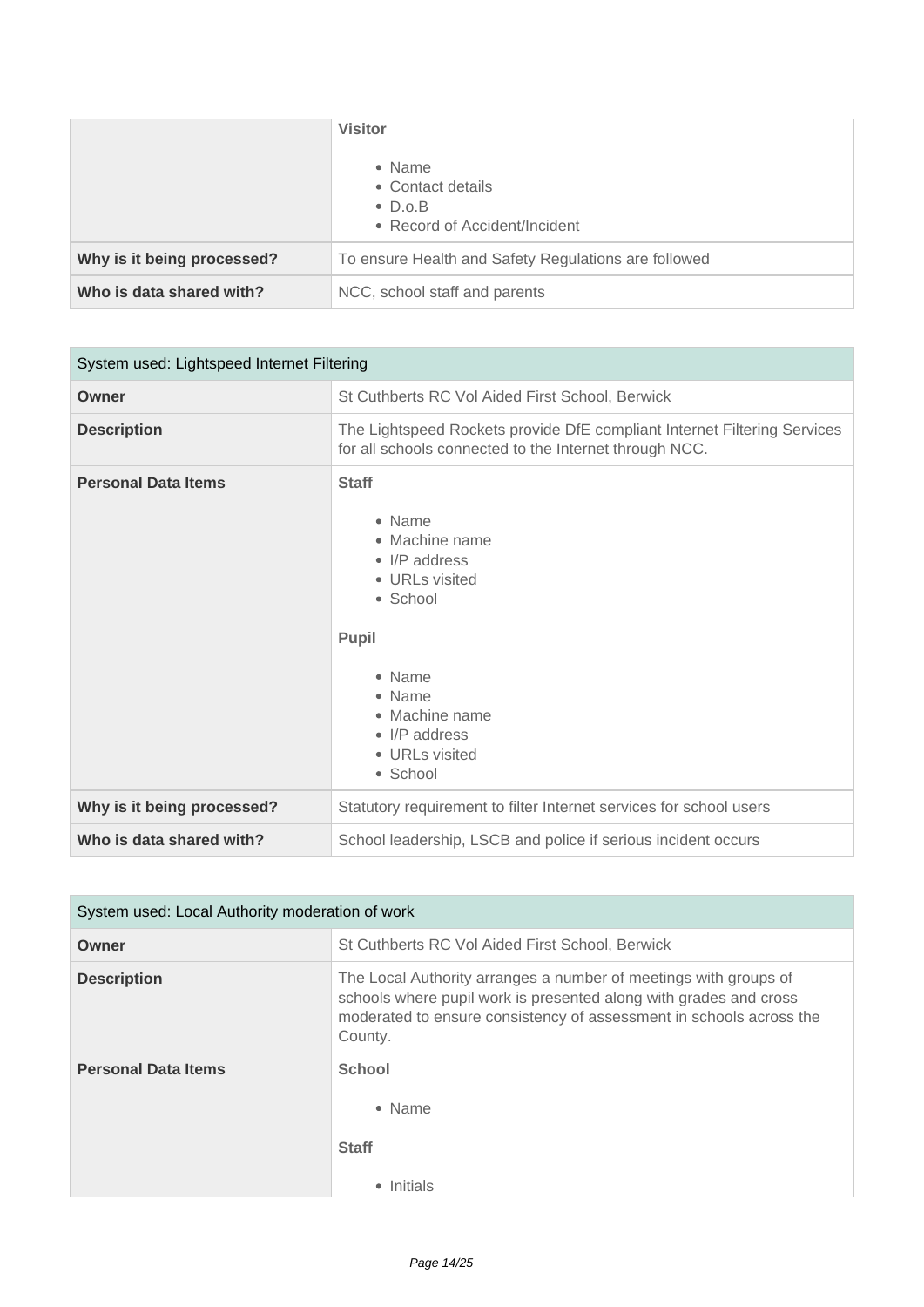|                            | Pupil<br>• Initials<br>• Gender<br>• Unique pupil number (UPN)                 |
|----------------------------|--------------------------------------------------------------------------------|
| Why is it being processed? | As part of the statutory? requires for assessment and moderation in<br>schools |
| Who is data shared with?   | Other NCC staff                                                                |

| System used: Medical log   |                                                                                                                                                                                                                                                                                                                                                                                                                                                                                                                   |
|----------------------------|-------------------------------------------------------------------------------------------------------------------------------------------------------------------------------------------------------------------------------------------------------------------------------------------------------------------------------------------------------------------------------------------------------------------------------------------------------------------------------------------------------------------|
| Owner                      | St Cuthberts RC Vol Aided First School, Berwick                                                                                                                                                                                                                                                                                                                                                                                                                                                                   |
| <b>Description</b>         | File of medical information for each child: asthma, medication<br>administered, heath care plans, risk assessments                                                                                                                                                                                                                                                                                                                                                                                                |
| <b>Personal Data Items</b> | <b>Pupil</b><br>• Name<br>• Inhaler / medication information (doseage)<br>$\bullet$ DOB<br>• Class<br>• Medical condition<br>• Signs and symptoms<br>• Treatment<br>• Parental consent<br>• Name of medication and dose<br>• Side effects<br>• Storage requirements<br>• Special equipment<br>• Testing needed<br>• Access to food drink<br>• Dietary requirement<br>• Staff support<br>• Contingency arrangements<br>• Family / emergency contacts<br>• Hazard<br>• Risk<br>• Control measures / risk evaluation |
| Why is it being processed? | Health and safety of child                                                                                                                                                                                                                                                                                                                                                                                                                                                                                        |
| Who is data shared with?   | Staff, NCC and NHS professionals                                                                                                                                                                                                                                                                                                                                                                                                                                                                                  |

| System used: Nursery (Early Years) files |                                                                                                                    |
|------------------------------------------|--------------------------------------------------------------------------------------------------------------------|
| Owner                                    | St Cuthberts RC Vol Aided First School, Berwick                                                                    |
| <b>Description</b>                       | Early years registration information and funding informaiton for Early<br>Years entitlement, hours taken each week |
| <b>Personal Data Items</b>               | <b>Pupil</b>                                                                                                       |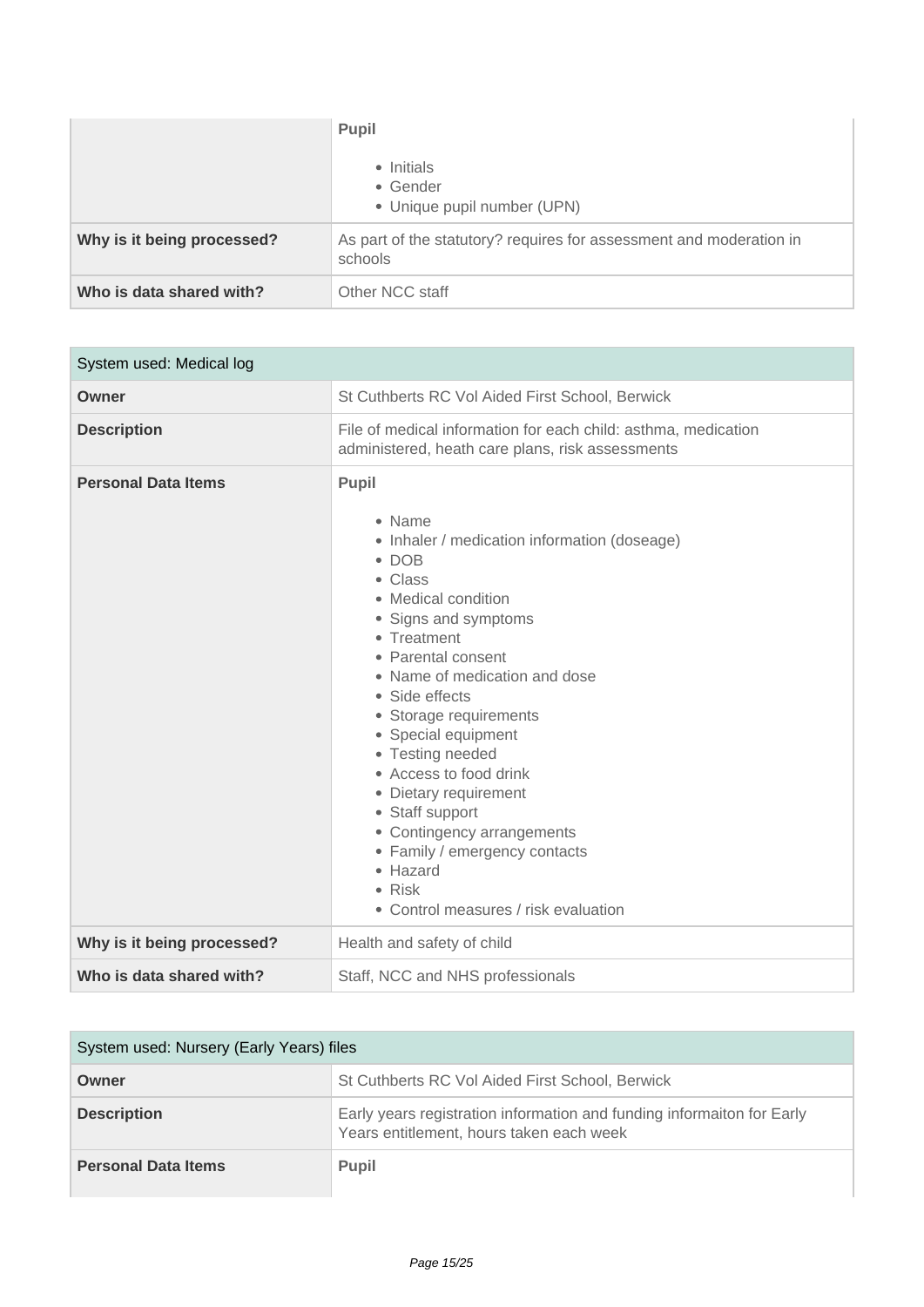|                            | • Name<br>$\bullet$ DOB<br>• Gender<br>• Address<br>• Documents seen / recorded<br>• Parents Nat. Insurance Number<br>• Eligibility code<br>• Religion<br>• Email address<br>• Telephone number<br>• Parent work details<br>• Emergency contact details<br>• Former placements<br>• Medical information<br>• Ethnic origin<br>• SEN information<br>$\bullet$ EAL<br>• Armed forces<br>• Meal arrangements<br>• Parental consent: medicine, photos, website, school publications,<br>press, local excursions<br>• Start dates<br>• Desired sessions |
|----------------------------|----------------------------------------------------------------------------------------------------------------------------------------------------------------------------------------------------------------------------------------------------------------------------------------------------------------------------------------------------------------------------------------------------------------------------------------------------------------------------------------------------------------------------------------------------|
| Why is it being processed? | To ensure registration of chidlren into school and that children receive<br>their entitlements                                                                                                                                                                                                                                                                                                                                                                                                                                                     |
| Who is data shared with?   | School staff, NCC, outside agencies as required                                                                                                                                                                                                                                                                                                                                                                                                                                                                                                    |

| System used: Oak Acadamy   |                                                                                                                                                                                                                                                                                                                                                                                |
|----------------------------|--------------------------------------------------------------------------------------------------------------------------------------------------------------------------------------------------------------------------------------------------------------------------------------------------------------------------------------------------------------------------------|
| Owner                      | St Cuthberts RC Vol Aided First School, Berwick                                                                                                                                                                                                                                                                                                                                |
| <b>Description</b>         | Oak National Academy provides free video lessons, slides and<br>worksheets to support teachers and pupils to keep learning. Created by<br>teachers in response to coronavirus, the resources are freely available, to<br>complement schools' own teaching. Lessons cover a broad range of<br>subjects, from reception to year 11. There are no sign-ups or logins<br>required. |
| <b>Personal Data Items</b> | <b>Teacher</b><br>• Name<br><b>Pupil</b><br>• Name<br>$\bullet$ Age                                                                                                                                                                                                                                                                                                            |
| Why is it being processed? | https://privacy.thenational.academy/                                                                                                                                                                                                                                                                                                                                           |
| Who is data shared with?   | https://privacy.thenational.academy/                                                                                                                                                                                                                                                                                                                                           |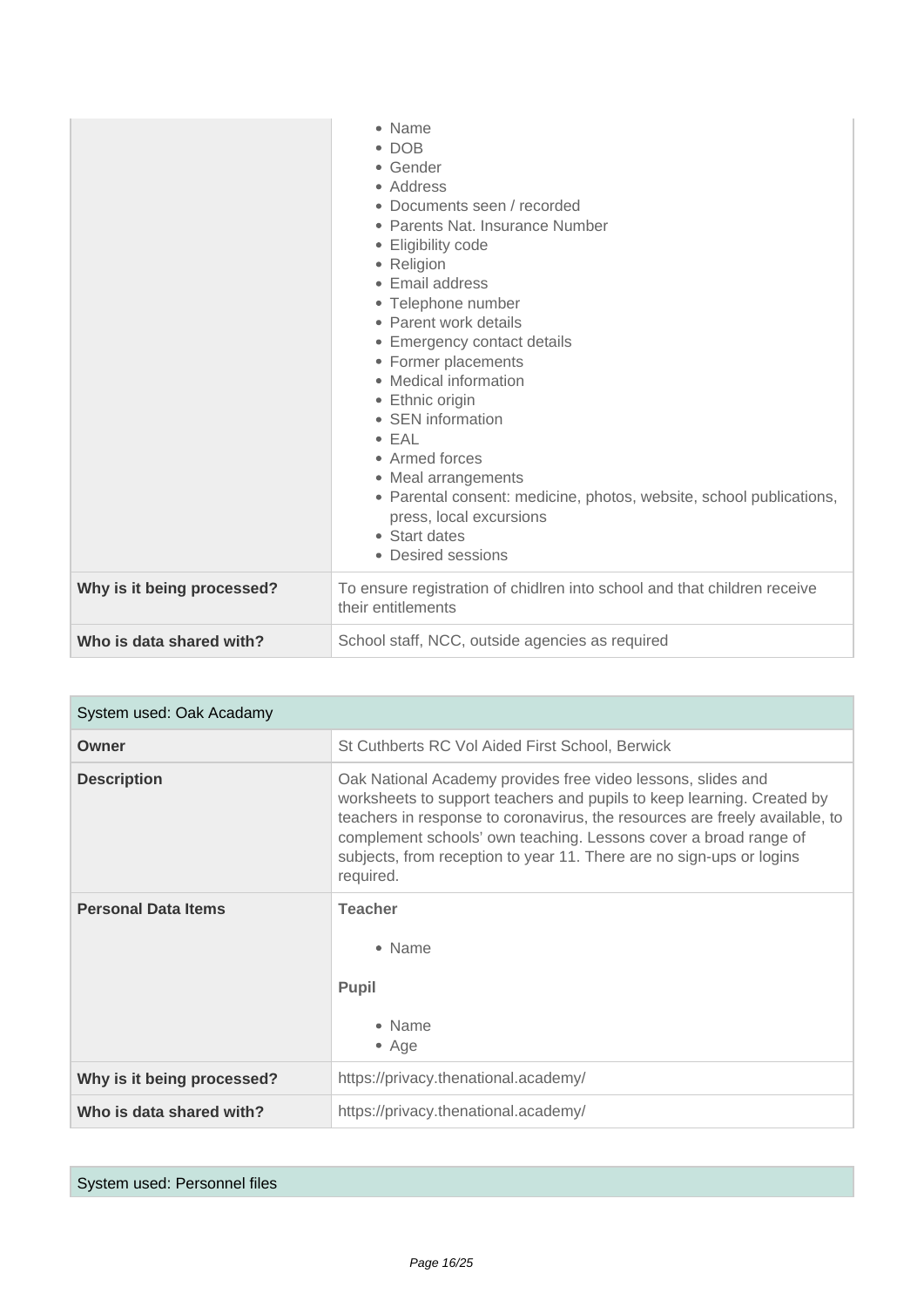| Owner                      | St Cuthberts RC Vol Aided First School, Berwick                                                                                                                                                                                                                 |
|----------------------------|-----------------------------------------------------------------------------------------------------------------------------------------------------------------------------------------------------------------------------------------------------------------|
| <b>Description</b>         | Information relating to staff employment                                                                                                                                                                                                                        |
| <b>Personal Data Items</b> | <b>Staff</b><br>• Name<br>• Address<br>• Telephone number<br>• e-mail address<br>• National Insurance Number<br>• Qualifications<br>$\bullet$ DOB<br>• Contract<br>• Payroll no.<br>• Employment history<br>• References<br>• Leave of absence<br>• DBS checked |
| Why is it being processed? | Necessary for employment                                                                                                                                                                                                                                        |
| Who is data shared with?   | NCC and/or HR provider and/or Payroll provider                                                                                                                                                                                                                  |

| System used: Phonics play  |                                                                                                                                  |
|----------------------------|----------------------------------------------------------------------------------------------------------------------------------|
| Owner                      | St Cuthberts RC Vol Aided First School, Berwick                                                                                  |
| <b>Description</b>         | Interactive phonics games, phonics planning, assessment ideas and<br>many teaching ideas and resources to help children to learn |
| <b>Personal Data Items</b> | <b>School</b><br>• Name<br><b>Pupil</b><br>• Name<br><b>Staff</b><br>• Name                                                      |
| Why is it being processed? | To provide access to online learning resources for pupils and staff.                                                             |
| Who is data shared with?   | <b>Staff</b>                                                                                                                     |

| System used: Photographs and videos of staff and pupils. |                                                                                                                            |
|----------------------------------------------------------|----------------------------------------------------------------------------------------------------------------------------|
| Owner                                                    | St Cuthberts RC Vol Aided First School, Berwick                                                                            |
| <b>Description</b>                                       | Permission to display staff and pupil photographs (unnamed) and video<br>on the school website and social media platforms. |
| <b>Personal Data Items</b>                               | <b>Staff</b>                                                                                                               |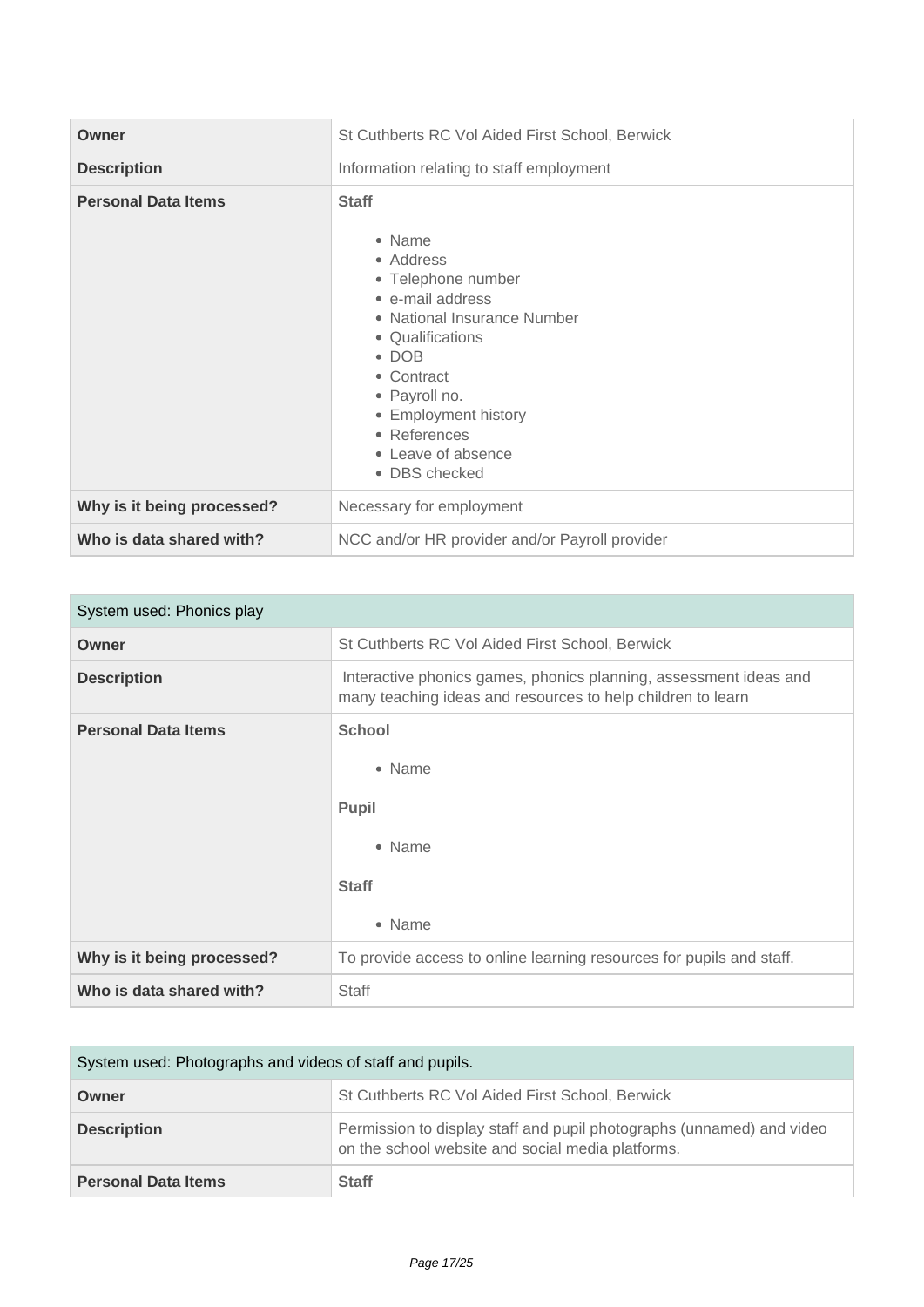|                            | • Name<br>• Photograph<br>• Video<br><b>Pupil</b> |
|----------------------------|---------------------------------------------------|
|                            | • Photograph (unnamed)<br>• Video (unnamed)       |
|                            | Governor                                          |
|                            | • Name<br>• Photograph                            |
| Why is it being processed? | To celebrate the life and work of the school.     |
| Who is data shared with?   | The public                                        |

| System used: PIRA - Rising stars (Wordblaze) |                                                                                                                                                                                                                                                                                                                                                |
|----------------------------------------------|------------------------------------------------------------------------------------------------------------------------------------------------------------------------------------------------------------------------------------------------------------------------------------------------------------------------------------------------|
| Owner                                        | St Cuthberts RC Vol Aided First School, Berwick                                                                                                                                                                                                                                                                                                |
| <b>Description</b>                           | Reliably assess reading attainment and progress with termly standardised<br>reading tests Progress in Reading Assessment (PiRA) termly tests<br>produce standardised results and age related scores to enable schools to<br>track pupil progress term by term, predict future progress and benchmark<br>performance against national averages. |
| <b>Personal Data Items</b>                   | <b>School</b><br>• Name<br><b>Staff</b><br>• Name<br>• Job title<br>• email address<br>• Telephone number<br><b>Pupil</b><br>• Name<br>• Age<br>• Date of birth<br>• Gender<br>• Ethnic origin<br>• First Language<br>· Unique pupil number<br>• Pupil premium information<br>• Assessment results                                             |
|                                              |                                                                                                                                                                                                                                                                                                                                                |
| Why is it being processed?                   | To provide access to a range of Rising stars resources including PIRA for<br>standardised reading tests.                                                                                                                                                                                                                                       |
| Who is data shared with?                     | <b>Staff</b>                                                                                                                                                                                                                                                                                                                                   |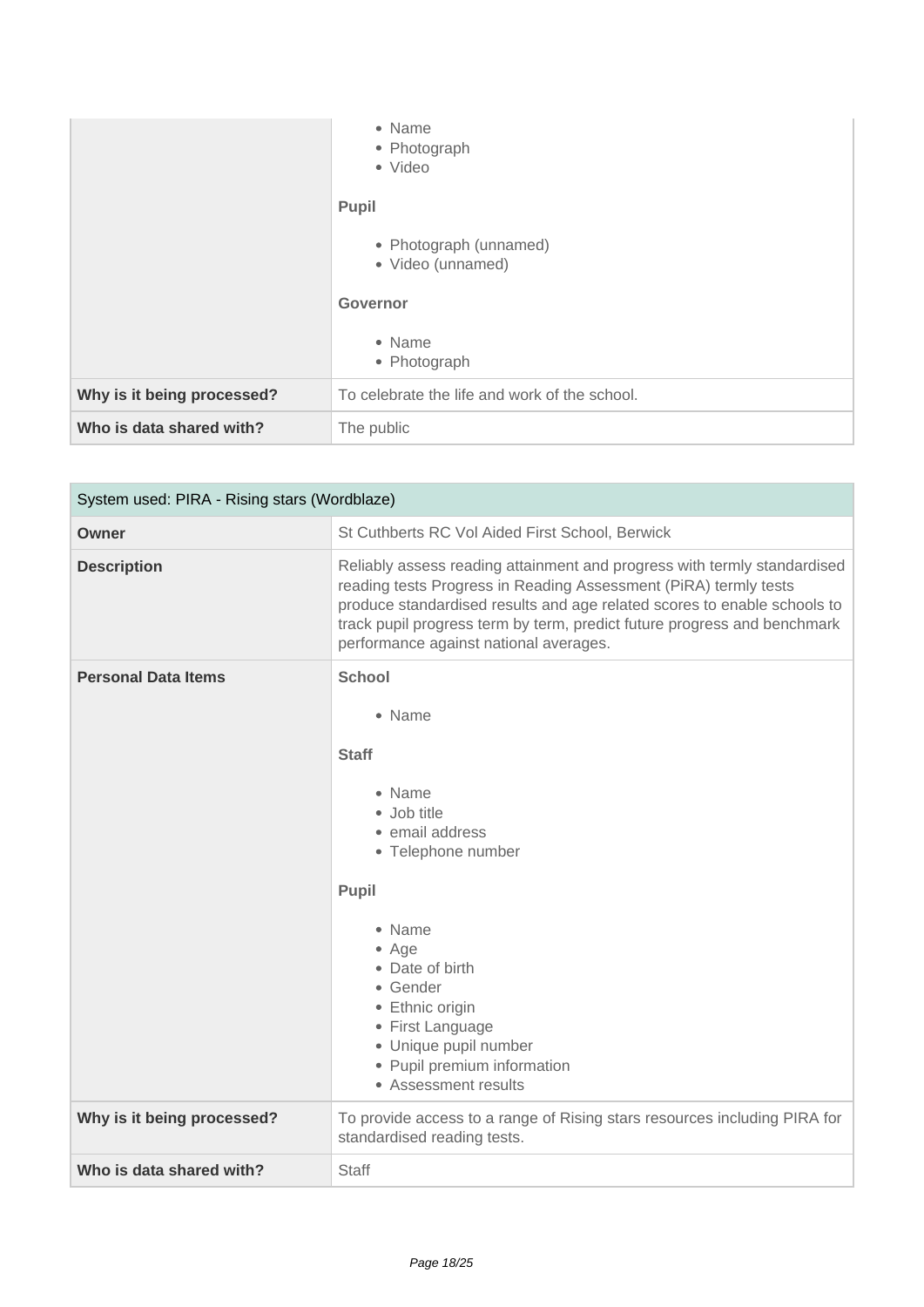| System used: PIVATS        |                                                                                                                                                                                             |
|----------------------------|---------------------------------------------------------------------------------------------------------------------------------------------------------------------------------------------|
| Owner                      | St Cuthberts RC Vol Aided First School, Berwick                                                                                                                                             |
| <b>Description</b>         | An online assessment and target setting tool                                                                                                                                                |
| <b>Personal Data Items</b> | Pupil<br>• Name<br>$\bullet$ DOB<br>• Year Group<br>$\bullet$ UPN<br>• Assessment information<br>$\bullet$ LAC<br>• FSM<br>• Gender<br>• Primary Need<br><b>Staff</b><br>• Name<br>• e-mail |
| Why is it being processed? | Attainment tracking                                                                                                                                                                         |
| Who is data shared with?   | Local Authority, NHS Services (CYPS)                                                                                                                                                        |

| System used: Recruitment information |                                                                                                                                                                                           |
|--------------------------------------|-------------------------------------------------------------------------------------------------------------------------------------------------------------------------------------------|
| Owner                                | St Cuthberts RC Vol Aided First School, Berwick                                                                                                                                           |
| <b>Description</b>                   | Part of the job application process                                                                                                                                                       |
| <b>Personal Data Items</b>           | <b>Name</b><br>• Name<br>$\bullet$ DOB<br>• Address<br>• Educational establishments attended<br>• Qualifications<br>• Disciplinary Records<br>• Appraisal Records<br>• Salary information |
| Why is it being processed?           | As part of the recruitment process                                                                                                                                                        |
| Who is data shared with?             | Governors/shortlisting panel/SIP/HR                                                                                                                                                       |

| System used: Registers |                                                             |
|------------------------|-------------------------------------------------------------|
| Owner                  | St Cuthberts RC Vol Aided First School, Berwick             |
| <b>Description</b>     | Daily register, after school club registers, lunch register |
|                        |                                                             |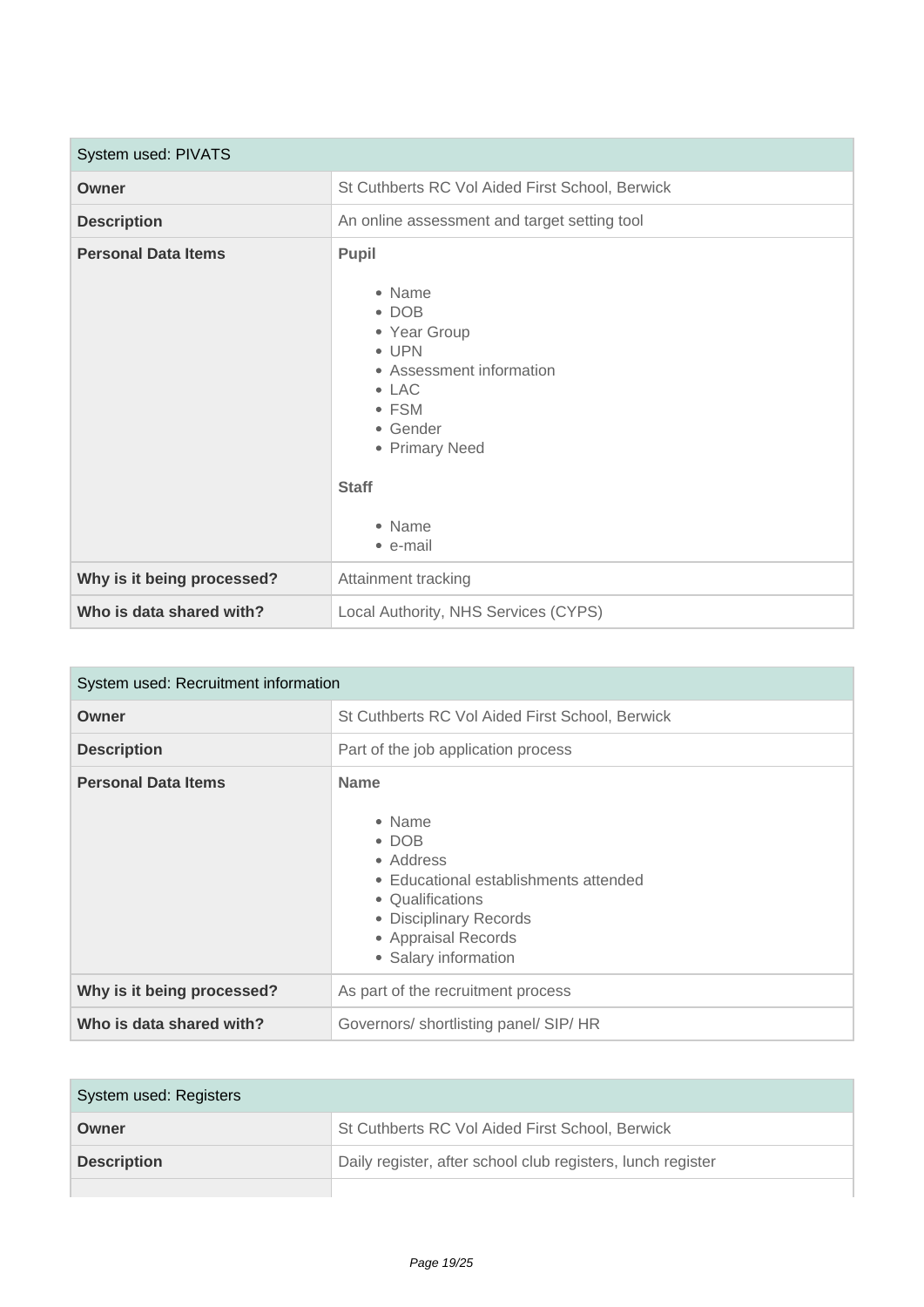| <b>Personal Data Items</b> | <b>Child</b><br>• Name<br>• Address<br>• Date of Birth<br>• Lunch Status<br>• Attendance |
|----------------------------|------------------------------------------------------------------------------------------|
| Why is it being processed? | To monitor children's attendance - legal obligation.                                     |
| Who is data shared with?   | School staff, after school club providers                                                |

| System used: School360     |                                                                                                                                                                                                                                                                                                     |
|----------------------------|-----------------------------------------------------------------------------------------------------------------------------------------------------------------------------------------------------------------------------------------------------------------------------------------------------|
| Owner                      | St Cuthberts RC Vol Aided First School, Berwick                                                                                                                                                                                                                                                     |
| <b>Description</b>         | Learning platform for Northumberland schools with links to 3rd party<br>educational resource providers.                                                                                                                                                                                             |
| <b>Personal Data Items</b> | Pupil<br>• Name<br>• School id<br>• Class/Group<br>• Year<br>• UPN (Unique Pupil Number)<br>• Gender<br>• Attendance (If School360 used for registration)<br>• Pupil concern reports<br>• EYFS reflections<br><b>Staff</b><br>• Name<br>• Staff Alternative e-mail address<br>• Teacher pupil notes |
| Why is it being processed? | To facilitate setting up and access to the County learning platform -<br>School360                                                                                                                                                                                                                  |
| Who is data shared with?   | SIMs Wonde Frog Learning Just2easy Interactive Resources                                                                                                                                                                                                                                            |

| System used: Seesaw        |                                                                                |
|----------------------------|--------------------------------------------------------------------------------|
| Owner                      | St Cuthberts RC Vol Aided First School, Berwick                                |
| <b>Description</b>         | Seesaw - Student driven digital portfolios and simple parent<br>communication. |
| <b>Personal Data Items</b> | <b>Staff</b><br>• Name<br>• School<br>• Classes                                |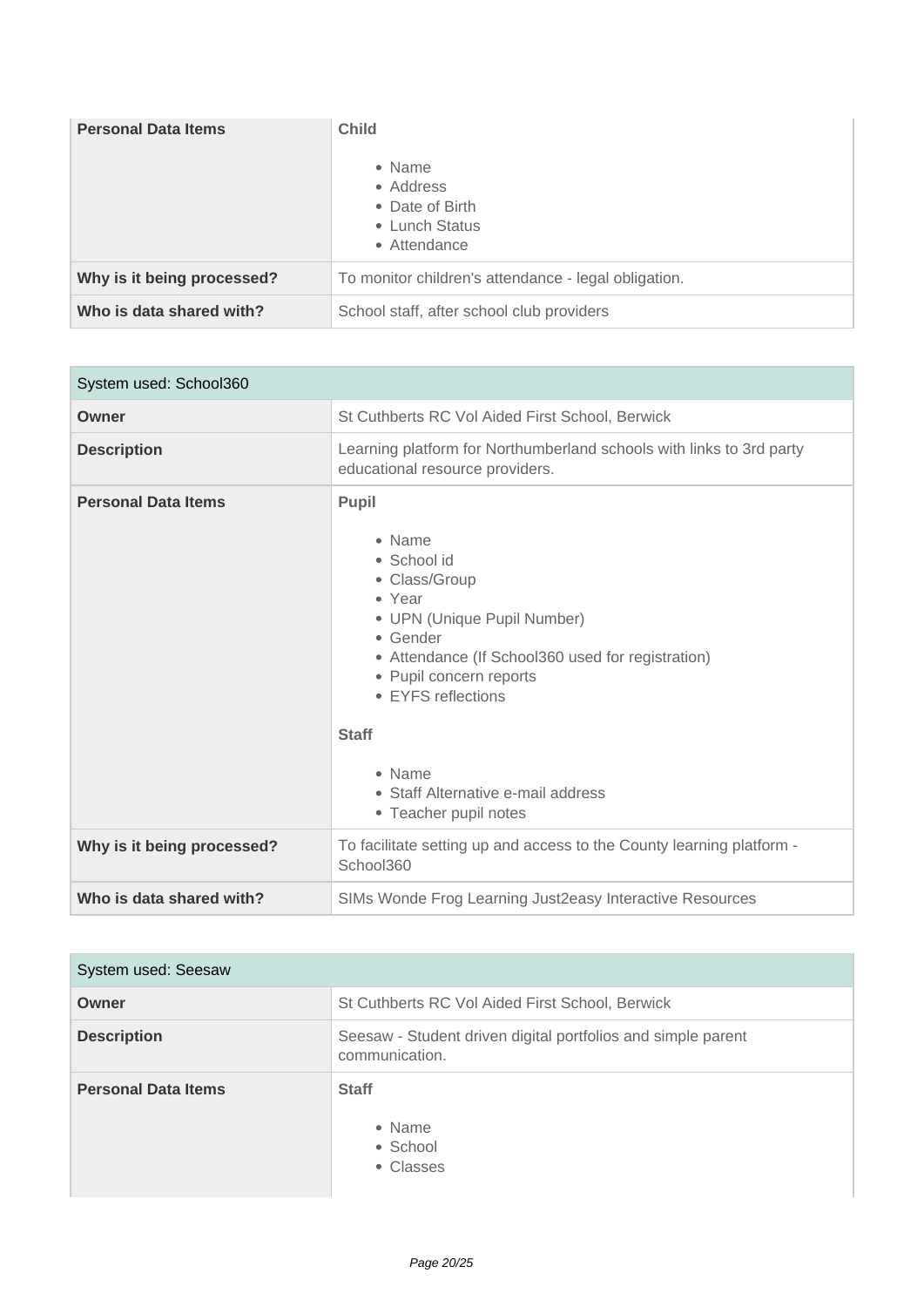|                            | Pupil<br>• Name<br>• School<br>• Year<br>• Classes                                                 |
|----------------------------|----------------------------------------------------------------------------------------------------|
| Why is it being processed? | To provide Staff and pupil accounts on Seesaw and to enable the<br>production of pupil portfolios. |
| Who is data shared with?   | Not shared                                                                                         |

| System used: Send Paper Records |                                                                                                                                                                                                                                                                                                                                                                             |
|---------------------------------|-----------------------------------------------------------------------------------------------------------------------------------------------------------------------------------------------------------------------------------------------------------------------------------------------------------------------------------------------------------------------------|
| <b>Owner</b>                    | St Cuthberts RC Vol Aided First School, Berwick                                                                                                                                                                                                                                                                                                                             |
| <b>Description</b>              | Records relating to individual pupil's SEND history                                                                                                                                                                                                                                                                                                                         |
| <b>Personal Data Items</b>      | Pupil<br>• Name<br>• Date Of Birth<br>• Address<br>• Medical Information<br>• Health & Social Care<br>• Specific Educational Needs<br>• Interventions In Place<br><b>Parents</b><br>• Name<br>• Address<br>• Contact Details<br><b>Staff</b><br>• Name<br>• Position<br><b>External Support</b><br>• Name<br>• Organisation<br>• Position<br>• Address<br>• Contact Details |
| Why is it being processed?      | To support educational entitlement to meet statutory obligations                                                                                                                                                                                                                                                                                                            |
| Who is data shared with?        | Case workers, Parents, local Authority and Receiving Schools                                                                                                                                                                                                                                                                                                                |

| System used: SIMS |                                                 |
|-------------------|-------------------------------------------------|
| Owner             | St Cuthberts RC Vol Aided First School, Berwick |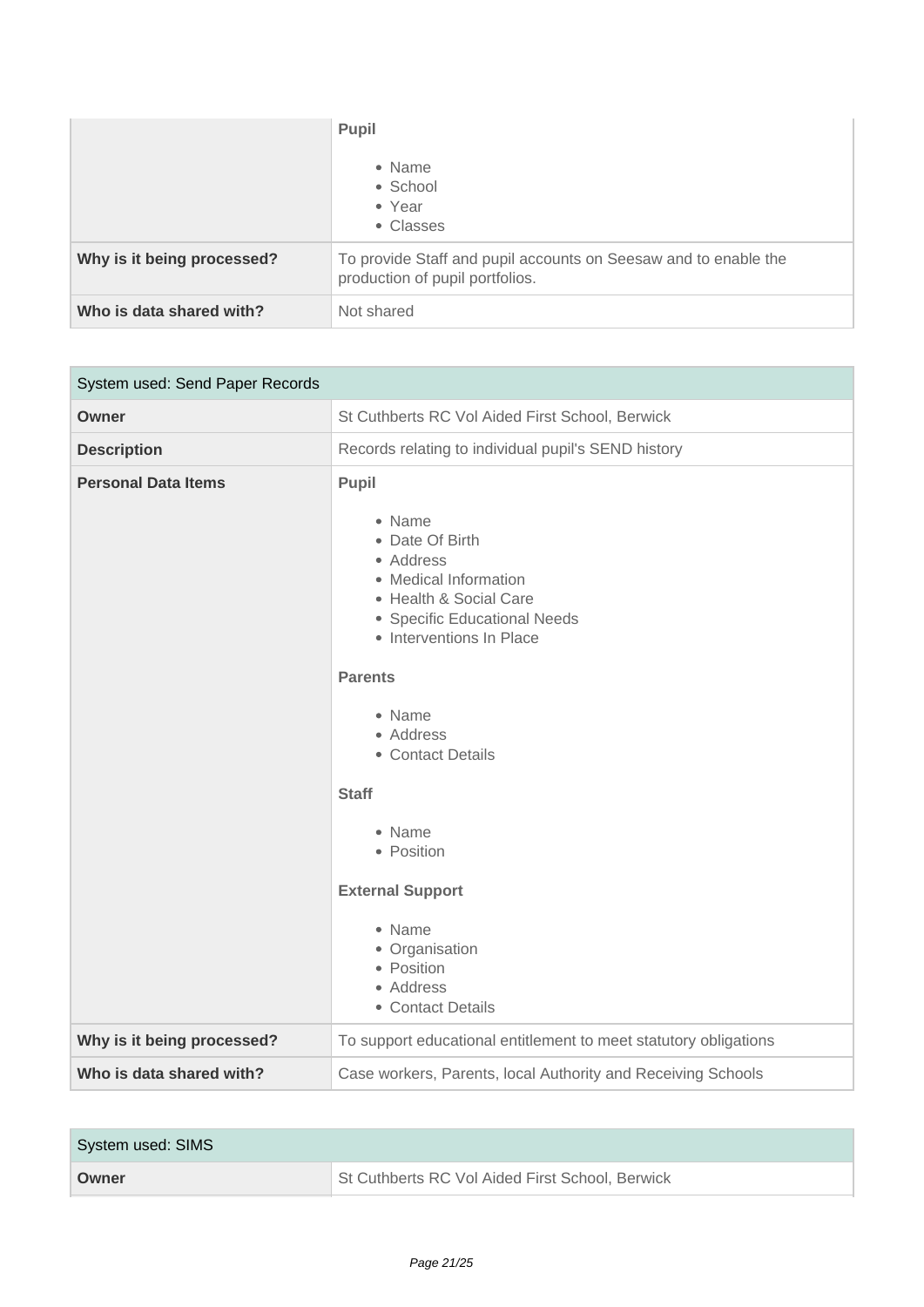| <b>Description</b>         | SIMS is a management information system used by maintained schools in<br>the UK. It provides, teachers, senior leaders and support staff with the<br>tools to efficiently manage daily school life and drive improvement in their<br>schools.                                                                                                                                                                                                         |
|----------------------------|-------------------------------------------------------------------------------------------------------------------------------------------------------------------------------------------------------------------------------------------------------------------------------------------------------------------------------------------------------------------------------------------------------------------------------------------------------|
| <b>Personal Data Items</b> | Pupil<br>• Name<br>• Date of birth<br>• Address<br>• Title<br>• Gender<br>• Class<br>• Year<br>• Parent/carer name<br>• UPN<br>• Dietary Requirements<br>• Medical information<br>• Attendance/exclusion<br>• FSM<br>$\bullet$ SEN<br>• Assessment information<br>• Child Protection Plan<br>• School history<br>• Looked After Information<br><b>Parent/Carer</b><br>• Name<br>• Address<br>• Phone number<br>· email address<br>• Gender<br>• Title |
|                            | $\bullet$ DOB<br>• Parental responsibility<br>• Language<br>• Occupation                                                                                                                                                                                                                                                                                                                                                                              |
|                            | <b>Staff</b><br>• Name<br>• Address<br>• Phone number<br>• email address<br>• Title<br>• Gender<br>$\bullet$ DOB<br>• NI Number<br>• Ethnicity<br>• Bank Account Information<br>• Qualifications<br>· Disability & Medical Information<br>• Religion<br>• Marital status                                                                                                                                                                              |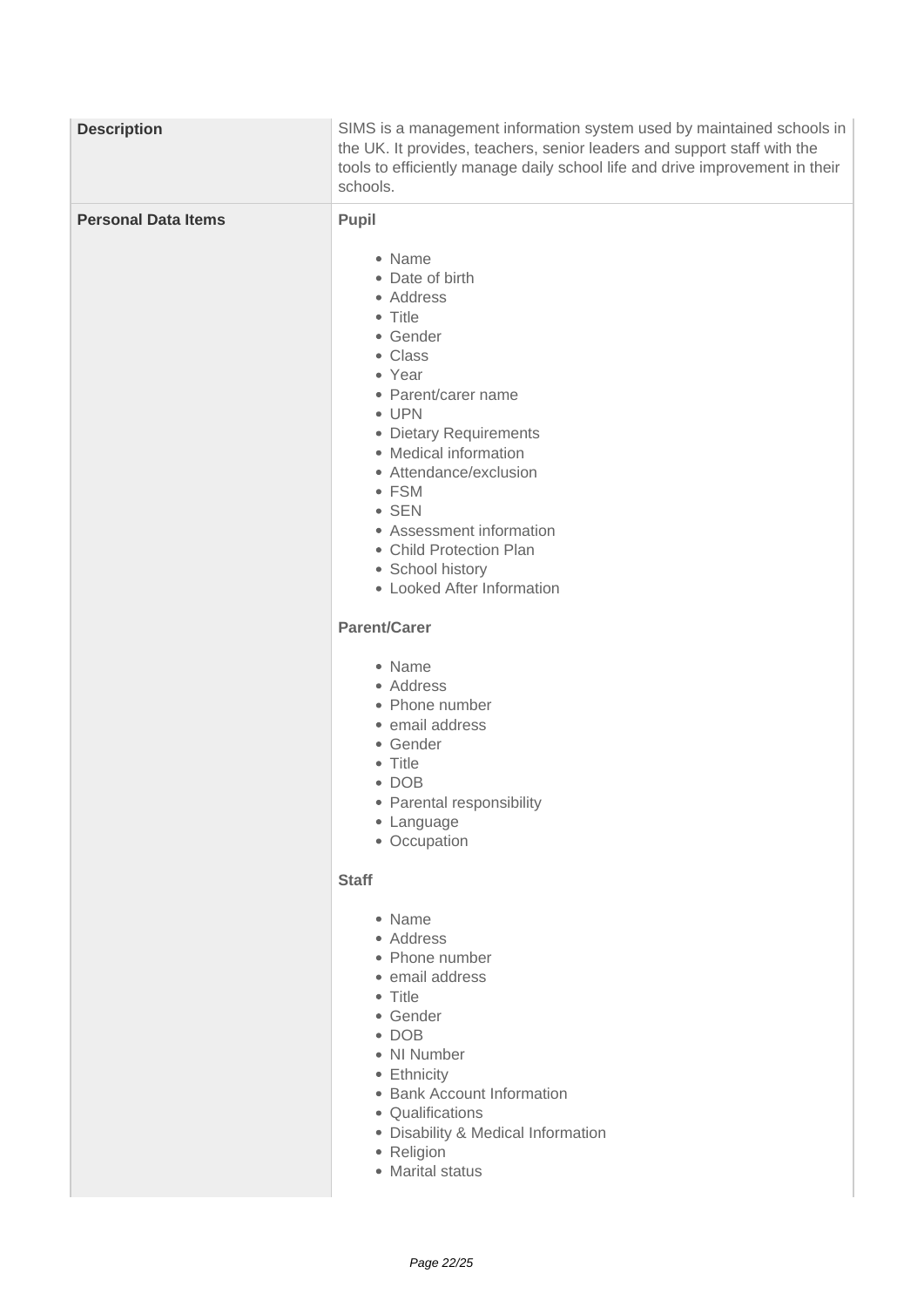|                            | • Language<br>• Passport Information<br>• Dietary requirements<br>• Absences<br>• Car information<br>• Next of Kin<br>• Payroll number<br>• DBS Information |
|----------------------------|-------------------------------------------------------------------------------------------------------------------------------------------------------------|
| Why is it being processed? | Processing of this data is necessary for the completion of a public task<br>and for the school to meet statutory requirements.                              |
| Who is data shared with?   | Parents                                                                                                                                                     |

| System used: Social media sites e.g. Twitter, Facebook |                                                                                                          |
|--------------------------------------------------------|----------------------------------------------------------------------------------------------------------|
| Owner                                                  | St Cuthberts RC Vol Aided First School, Berwick                                                          |
| <b>Description</b>                                     | Social Media tool used to inform parents about events in school and<br>celebrate children's achievement. |
| <b>Personal Data Items</b>                             | <b>Pupil</b><br>• Photos (unnamed)<br>• Videos (unnamed)<br>$\bullet$ School name<br>• Classes           |
| Why is it being processed?                             | Unnamed photos of pupils and their work are used on the site                                             |
| Who is data shared with?                               | Information shared with parents                                                                          |

| System used: Tapestry      |                                                                                                                                                                                                                                   |
|----------------------------|-----------------------------------------------------------------------------------------------------------------------------------------------------------------------------------------------------------------------------------|
| Owner                      | St Cuthberts RC Vol Aided First School, Berwick                                                                                                                                                                                   |
| <b>Description</b>         | An online journal recording all the learning and fun of children's early<br>years education.                                                                                                                                      |
| <b>Personal Data Items</b> | <b>School</b><br>• Name<br>• Address<br>• Email address and name of person who pays for service in school<br>Pupil<br>• Name<br>• Date of birth<br>• Notes on progress<br>• Photographs<br>• Videos<br>• Address<br><b>Parent</b> |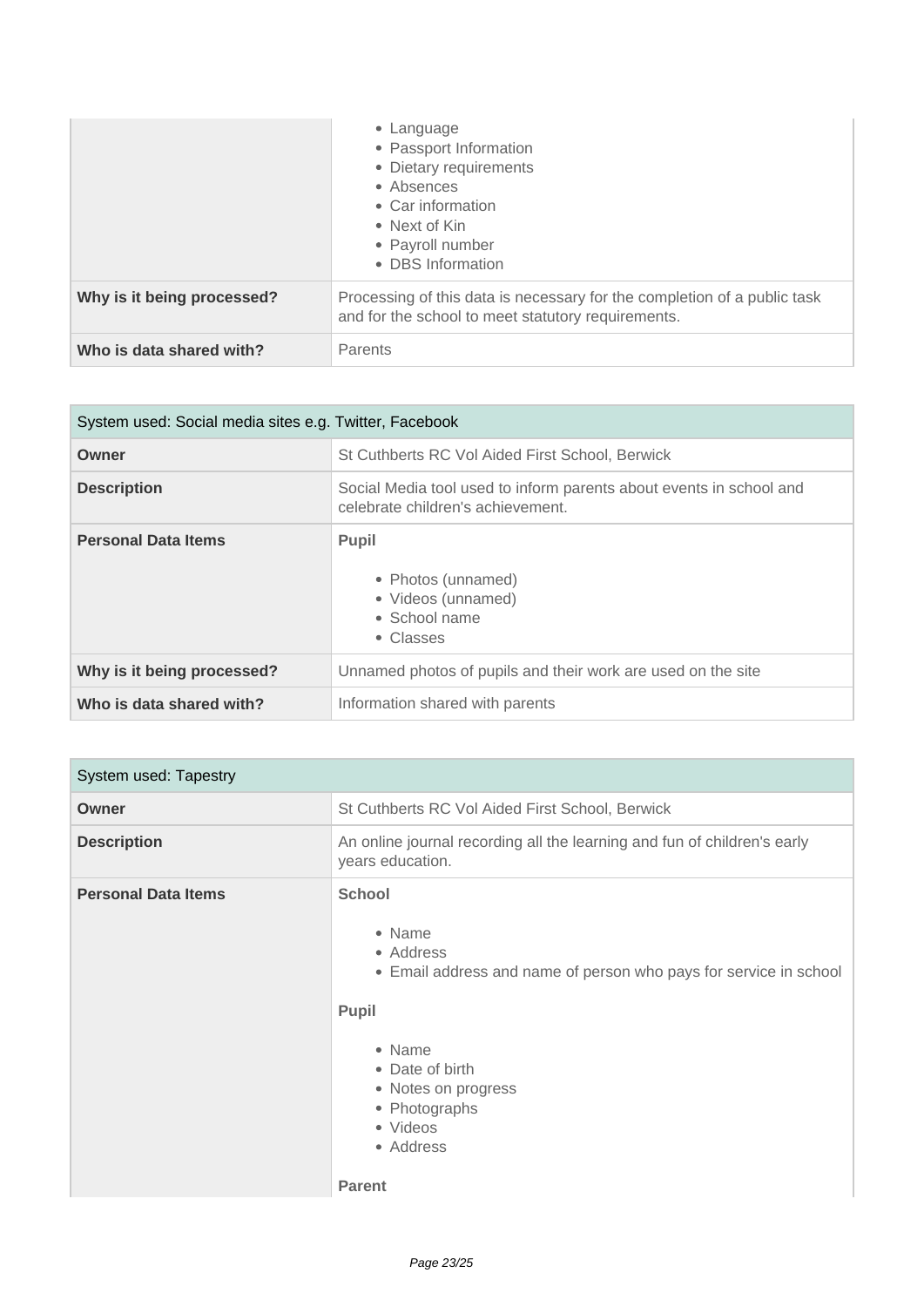|                            | • Name<br>• email address<br><b>Staff</b><br>$\bullet$ Name<br>$\bullet$ Email address                               |
|----------------------------|----------------------------------------------------------------------------------------------------------------------|
| Why is it being processed? | To provide access to an online early years journal which records pupil<br>activity and progress throughout the year. |
| Who is data shared with?   | The child's? new school if it uses Tapestry.                                                                         |

| System used: Teachers2Parent |                                                                                                                                                                                                                                                                                                                                                                      |
|------------------------------|----------------------------------------------------------------------------------------------------------------------------------------------------------------------------------------------------------------------------------------------------------------------------------------------------------------------------------------------------------------------|
| Owner                        | St Cuthberts RC Vol Aided First School, Berwick                                                                                                                                                                                                                                                                                                                      |
| <b>Description</b>           | Parent/Staff/Other Text Messaging System                                                                                                                                                                                                                                                                                                                             |
| <b>Personal Data Items</b>   | <b>Staff</b><br>• Name<br>• Telephone number<br>Pupil<br>• Name<br>• Registration group<br>• Year group<br><b>Parent/Carer</b><br>• Name<br>• Primary telephone number<br>· Secondary telephone number<br><b>Taxi driver</b><br>• Taxi drivers name<br>· Taxi drivers telephone number<br><b>Taxi escort</b><br>• taxi escort name<br>• Taxi escort telephone number |
| Why is it being processed?   | To provide access to Communication tool for contact between school and<br>parent/carer/staff/other                                                                                                                                                                                                                                                                   |
| Who is data shared with?     | School staff                                                                                                                                                                                                                                                                                                                                                         |

| System used: Visitor book |                                                 |
|---------------------------|-------------------------------------------------|
| Owner                     | St Cuthberts RC Vol Aided First School, Berwick |